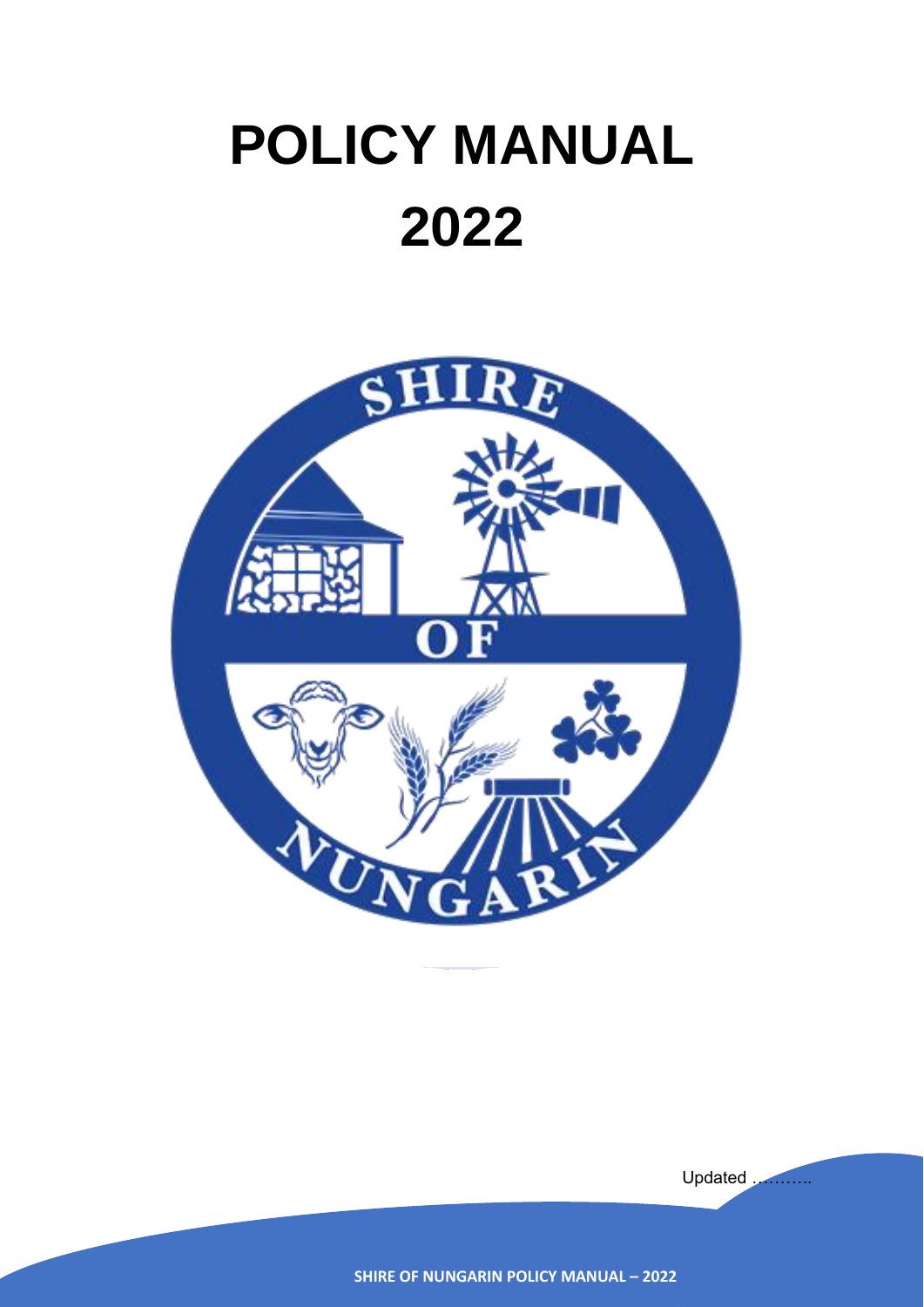## **Contents**

| G001 Code of Conduct for Council Members, Committee Members and Candidates 5 |  |
|------------------------------------------------------------------------------|--|
| G002 Members Fees, Allowances and Reimbursement of Expenses 13               |  |
|                                                                              |  |
|                                                                              |  |
|                                                                              |  |
|                                                                              |  |
|                                                                              |  |
|                                                                              |  |
|                                                                              |  |

**IFE** 

35



٨Ì

A

UNG

RIF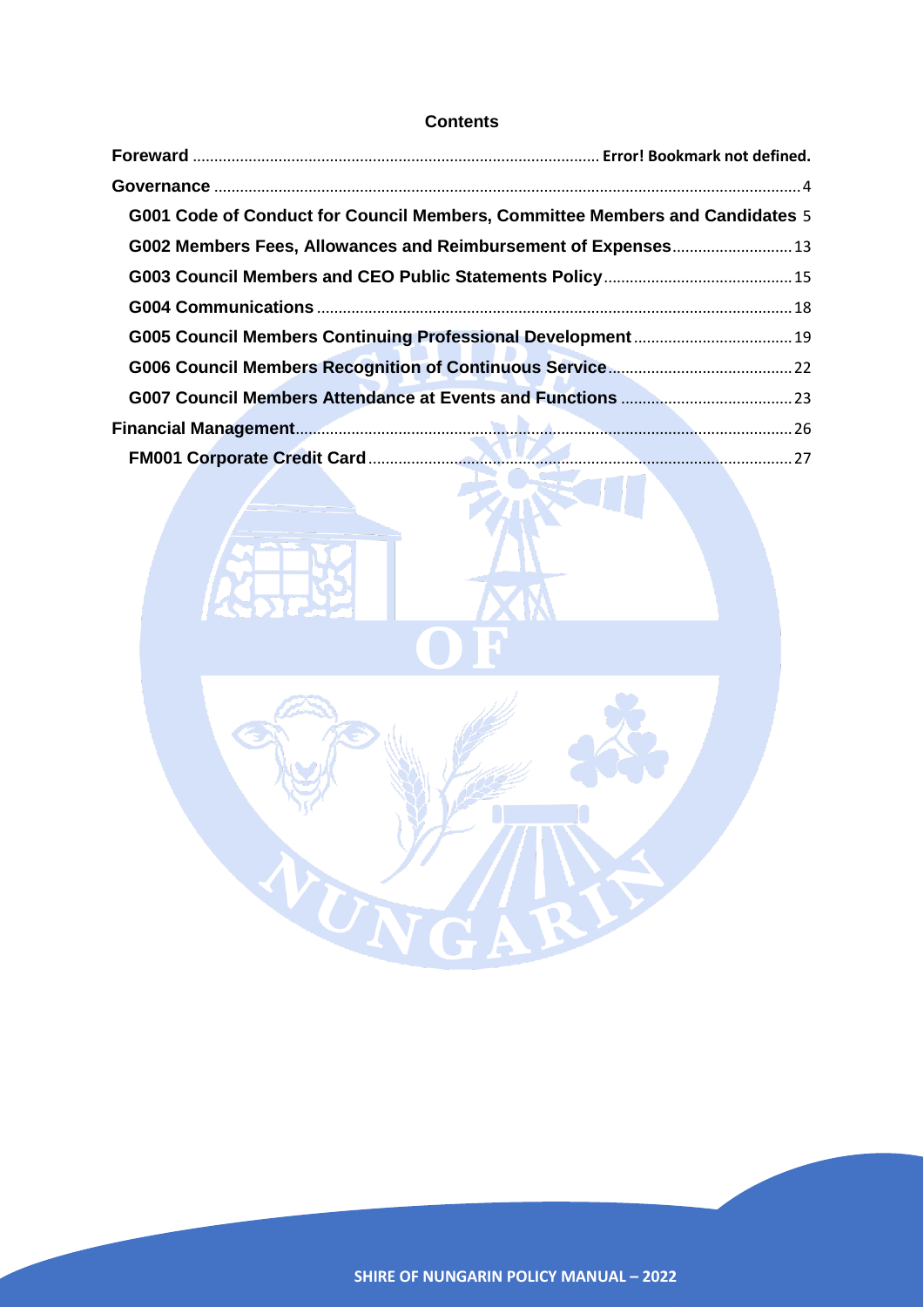# **Foreword**

This Manual is an essential component of Council's governance framework and guides Council, Management and residents in the context of Council's decision making.

The Policies in this Manual are designed to:

- $\triangleright$  Outline positions on particular matters
- $\triangleright$  Provide consistency and equity in decision making:
- ➢ Provide promptness in responding to customer needs; and
- $\triangleright$  Support operational efficiency.

Policies arise generally in response to:

- ➢ Legislative requirements;
- ➢ Discretionary legislated powers; and/or
- ➢ Non-legislated functions/activities of Council; e.g. provision of Services and mainly relates to powers under the *Local Government Act 1995*.

Council Policy provides for "the intent and guiding principles of what can be done". It is important to note that Policies are not legislatively binding and when good reasons prevail and are documented, can be set aside.

Reports to Council must detail relevant Policies as this provides: General guidance to Councillors to assist in their deliberations on the matter in hand, and information for residents.

Complementing, and to be read in conjunction with this Manual are the following separate Corporate / Council documents which can be found on the Shire's website or within the Shire's record management system, i.e.:

- ➢ Long Term Financial Plan;
- ➢ Asset Management Plan;
- ➢ Corporate Business Plan;
- ➢ Strategic Community Plan;
- ➢ Local Planning Policies;
- ➢ Delegation of Authority Registers
- ➢ Management Practices;
- ➢ Model Standards for CEO Recruitment, Performance and Termination; and
- ➢ Code of Conduct for Council Members, Committee Members and Candidates.

Management Practice's where applicable provide internal operational support to Council's Policy direction.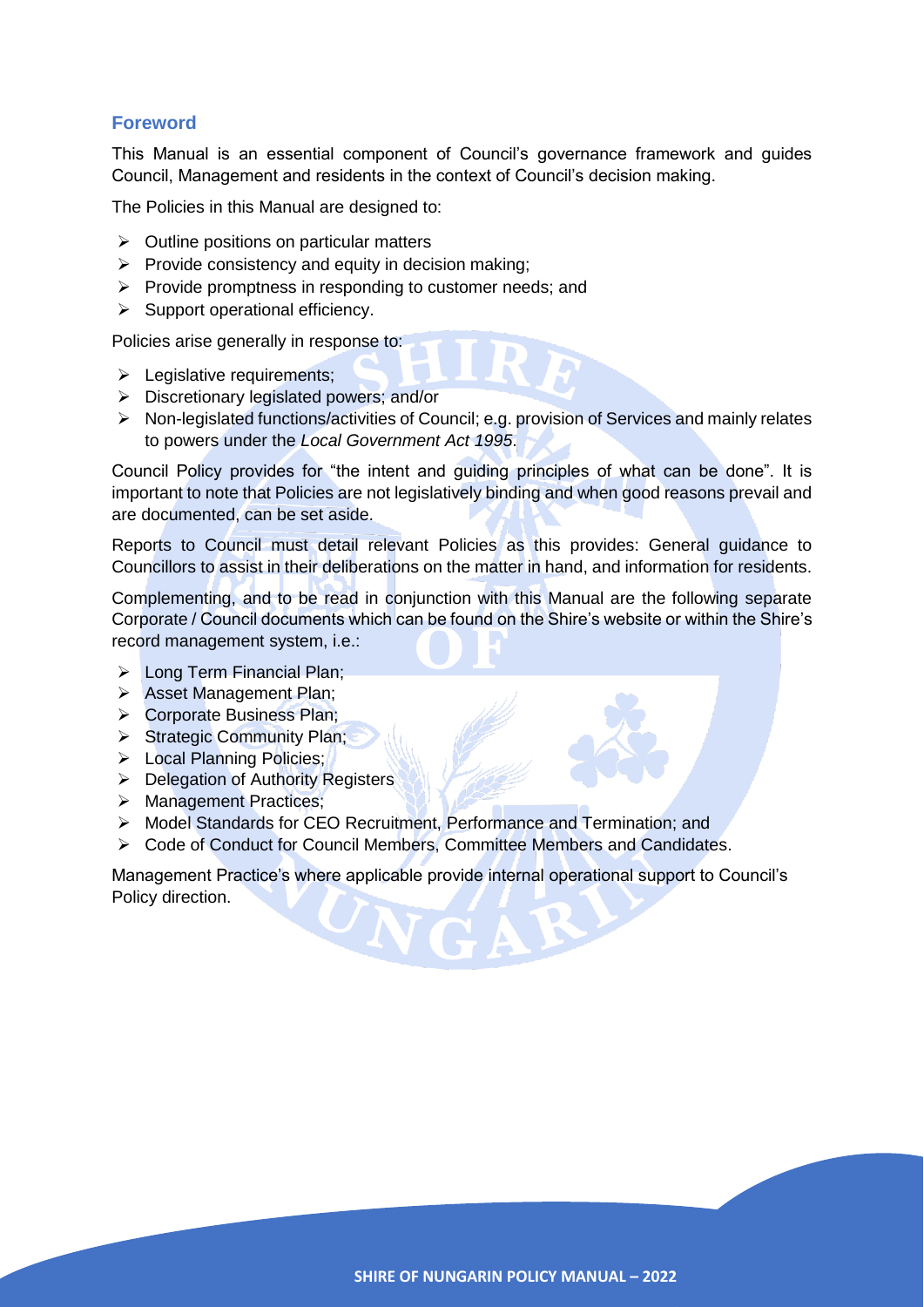<span id="page-3-0"></span>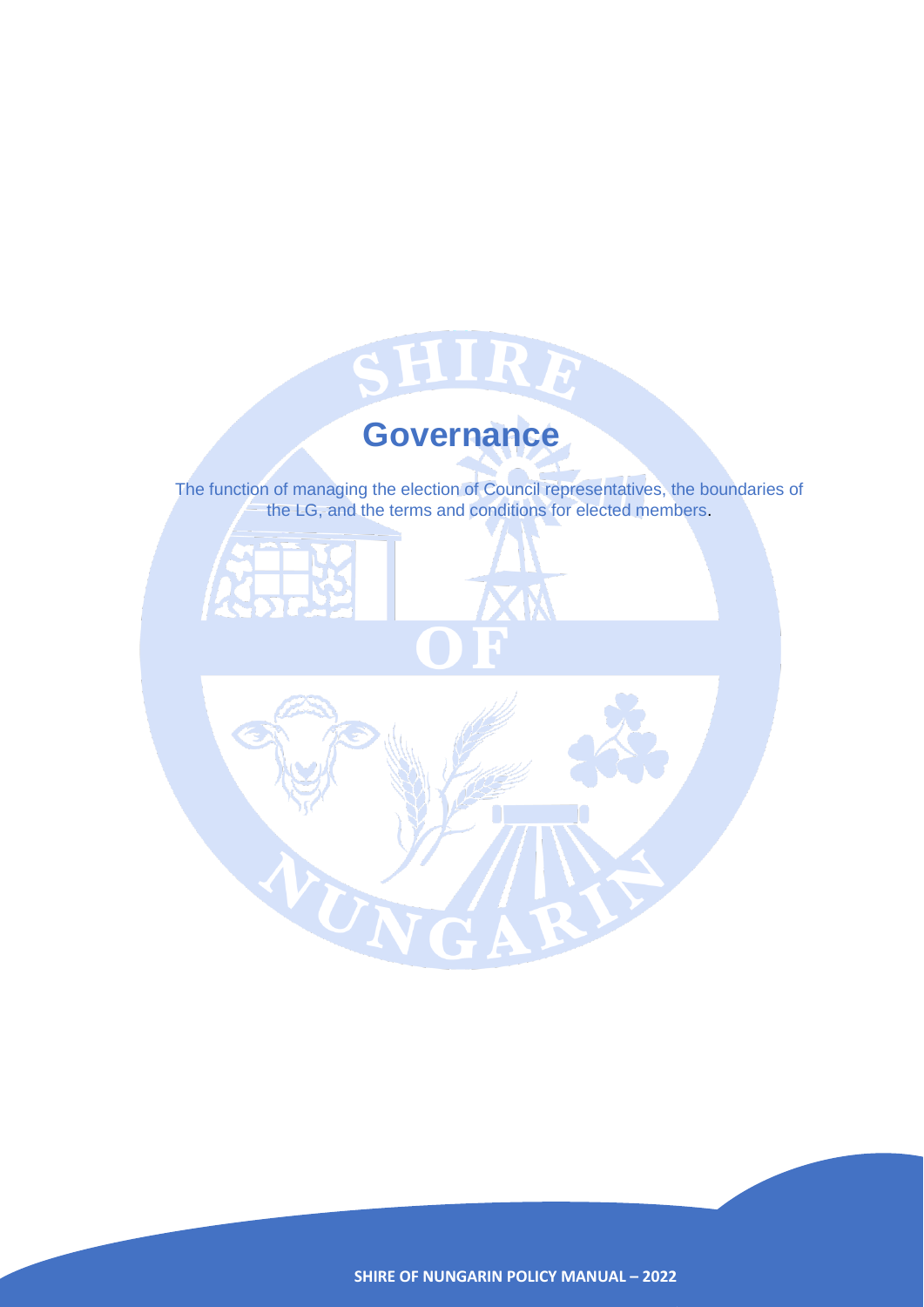# <span id="page-4-0"></span>**G001 Code of Conduct for Council Members, Committee Members and Candidates**

**\_\_\_\_\_\_\_\_\_\_\_\_\_\_\_\_\_\_\_\_\_\_\_\_\_\_\_\_\_\_\_\_\_\_\_\_\_\_\_\_\_\_\_\_\_\_\_\_\_\_\_\_\_\_\_\_\_**

**\_\_\_\_\_\_\_\_\_\_\_\_\_\_\_\_\_\_\_\_\_\_\_\_\_\_\_\_\_\_\_\_\_\_\_\_\_\_\_\_\_\_\_\_\_\_\_\_\_\_\_\_\_\_\_\_\_**

# **Division 1 – Preliminary Provisions**

## **1. Citation**

- **2. Terms Used**
	- $(1)$  In this code –

**Act** means the Local Government Act 1995; **Candidate** means a candidate for election as a councillor; **Complaint** means a complaint made under clause 11(1); **Publish** includes to publish on a social media platform.

(2) Other terms used in the code that are also used in the Act have the same meaning as they have in the Cat, unless the contrary intention appears.

**Division 2 – General Principles**

**3. Overview of Division**

This Division sets out general principles to guide the behaviour of council members, committee members and candidates.

# **4. Personal Integrity**

- (1) A council member, committee member or candidate should
	- (a) Act with reasonable care and diligence; and
	- (b) Act with honesty and integrity; and
	- (c) Act lawfully; and
	- (d) Identify and appropriately manage any conflict of interest; and
	- (e) Avoid damage to the reputation of the local government.
- (2) A council member or committee members should
	- (a) Act in accordance with the trust placed in council members and committee members; and
	- (b) Participate in decision- making in an honest, fair and timely manner; and
	- (c) Actively seek out and engage in training and development opportunities to improve the performance of their role; and
	- (d) Attend and participate in briefings, workshops and training sessions provided or arranged by the local government in relation to the performance of their role.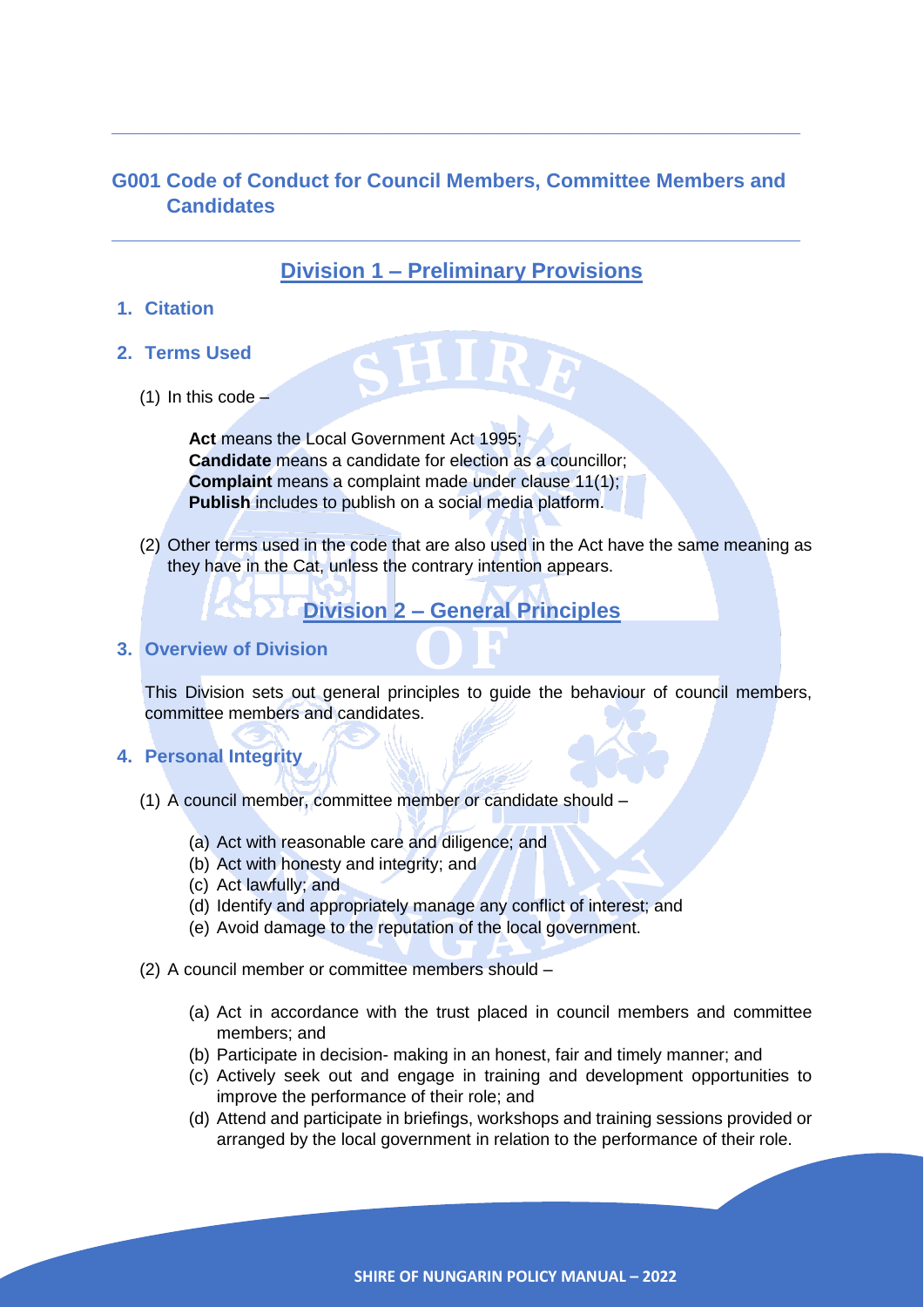# **5. Relationship with Others**

- (1) A council member, committee member or candidate should
	- (a) Treat others with respect, courtesy and fairness; and
	- (b) Respect and value diversity in the community.
- (2) A council member or committee member should maintain and contribute to a harmonious, safe and productive work environment.

#### **6. Accountability**

A council member or committee member should –

- (a) Base decisions on relevant and factually correct information; and
- (b) Make decisions on merit, in the public interest and in accordance with statutory obligations and principles of good governance and procedural fairness; and
- (c) Read all agenda papers given to them in relation to council or committee meetings; and
- (d) Be open and accountable to, and represent, the community in the district.

# **Division 3 – Behaviour**

#### **7. Overview of Division**

This Division sets out –

- (a) Requirements relating to the behaviour of council members, committee members and candidates; and
- (b) The mechanism for dealing with alleged breaches of those requirements.
- **8. Personal Integrity**
	- (1) A council member, committee member or candidate
		- (a) Must ensure that their use of social media and other form of communication complies with this code; and
		- (b) Must only publish material that is factually correct.
	- (2) A council member or committee member
		- (a) Must not be impaired by alcohol or drugs in the performance of their official duties; and
		- (b) Must comply with all policies, procedures and resolutions of the local government.

## **9. Relationship with Others**

A council member, committee member or candidate –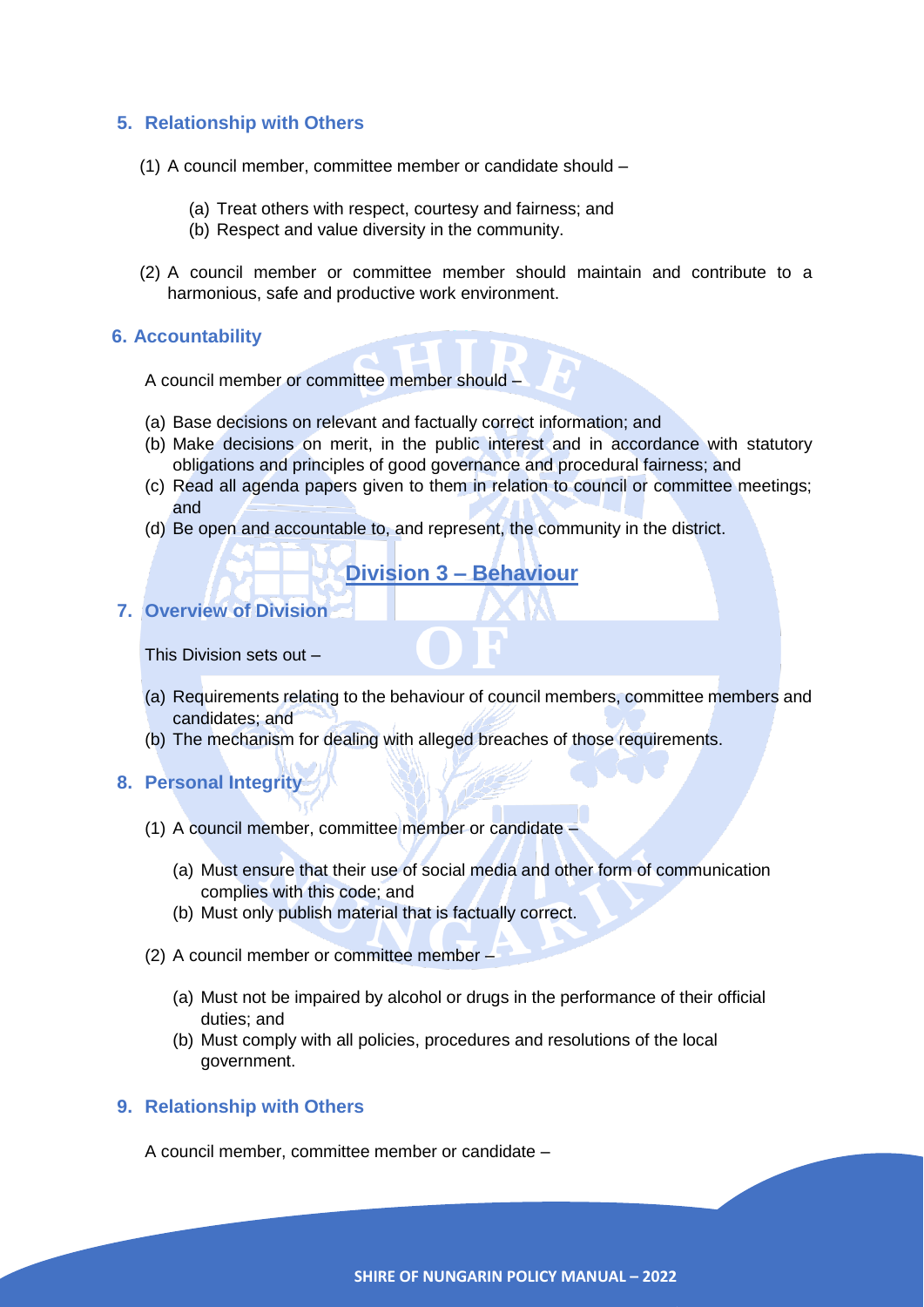- (a) Must not bully or harass another person in any way; and
- (b) Must deal with the media in a positive and appropriate manner and in accordance with any relevant policy of the local government; and
- (c) Must not use offensive or derogatory language when referring to another person; and
- (d) Must not disparage the character of another council member, committee member or candidate or a local government employee in connection with the performance of their official duties; and
- (e) Must not impute dishonest or unethical motives to another council member, committee member or candidate or a local government employee in connection with the performance of their official duties.

# **10.Council or Committee Meetings**

When attending a council or committee meeting, a council member, committee member or candidate –

- (a) Must not act in an abusive or threatening manner towards another person; and
- (b) Must not make a statement that the member or candidate knows, or could reasonably be expected to know, is false or misleading; and
- (c) Must not repeatedly disrupt the meeting; and
- (d) Must comply with any requirements of a local law of the local government relating to the procedures and conduct of council or committee meetings; and
- (e) Must comply with any direction given by the person presiding at the meeting; and
- (f) Must immediately cease to engage in any conduct that has been ruled out of order by the person presiding at the meeting.

## **11.Compliant About Alleged Breach**

- (1) A person may make a complaint, in accordance with subclause (2), alleging a breach of a requirement set out in this Division.
- (2) A complaint must be made
	- (a) In writing in the form approved by the local government; and
	- (b) To a person authorised under subclause (3); and
	- (c) Within 1 month after the occurrence of the alleged breach.
- (3) The local government must, in writing, authorise 1 or more persons to receive complaints and withdrawals of complaints.

#### **12.Dealing with Complaint**

- (1) After considering a complaint, the local government must, unless it dismisses the complaint under clause 13 or the complaint is withdrawn under clause 14(1), make a finding as to whether the alleged breach the subject of the complaint has occurred.
- (2) Before making a finding in relation to the complaint, the local government must give the person to whom the complaint relates a reasonable opportunity to be heard.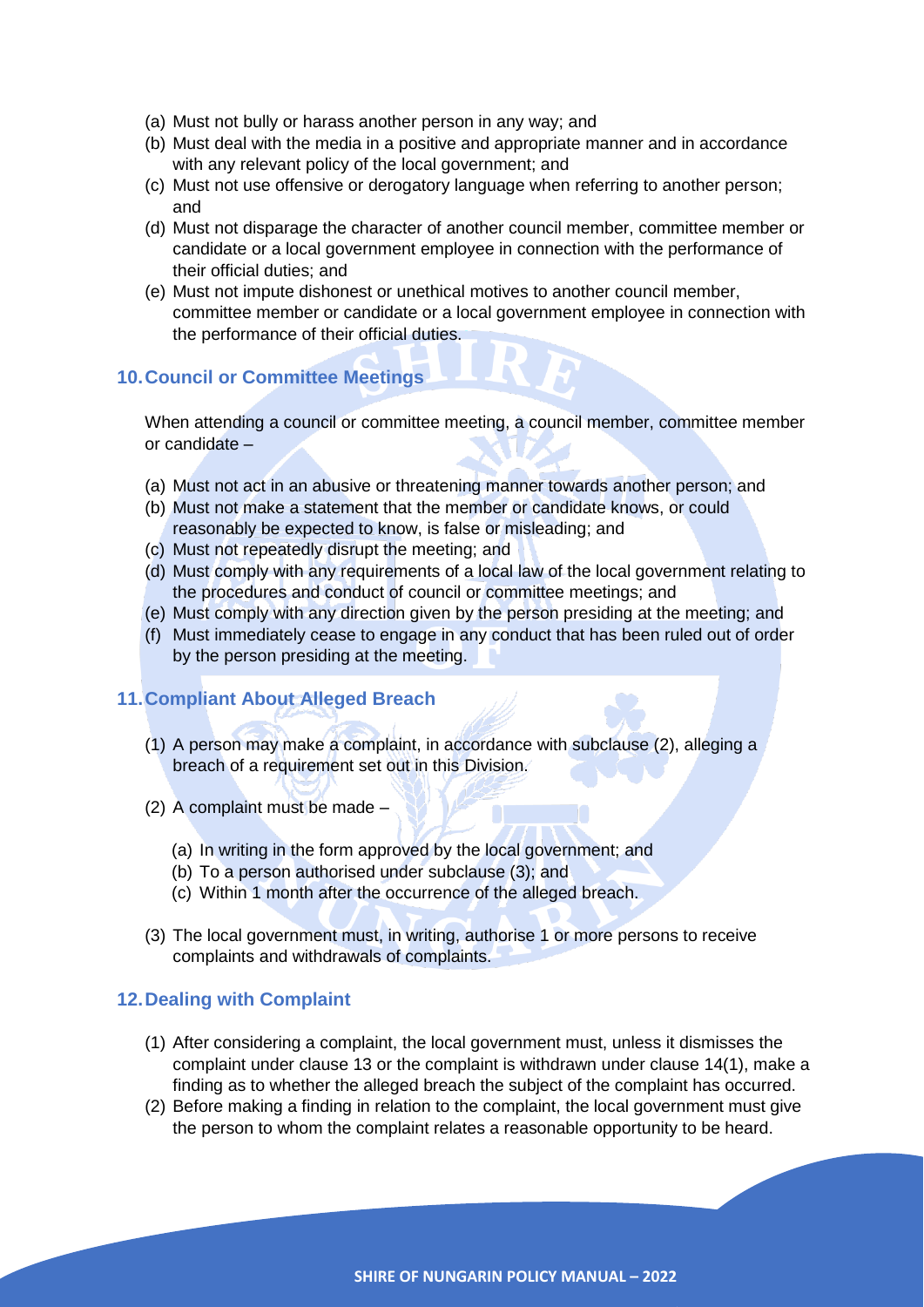- (3) A finding that the alleged breach has occurred must be based on evidence from which it may be concluded that it is more likely that the breach occurred than that it did not occur.
- (4) If the local government makes a finding that the alleged breach has occurred, the local government may –
	- (a) Take no further action; or
	- (b) Prepare and implement a plan to address the behaviour of the person to whom the complaint relates.
- (5) When preparing a plan under subclause (4)(b), the local government must consult with the person to whom the complaint relates.
- $(6)$  A plan under subclause  $(4)(b)$  may include a requirement for the person to whom the complaint relates to do 1 or more of the following –
	- (a) Engage in mediation;
	- (b) Undertake counselling;
	- (c) Undertake training;
	- (d) Take other action the local government considers appropriate.
- (7) If the local government makes a finding in relation to the complaint, the local government must give the complainant, and the person to whom the complaint relates, written notice of –
	- (a) Its finding and the reasons for its finding; and
	- (b) If its finding is that the alleged breach has occurred its decision under subclause (4)

**13.Dismissal of Complaint**

- (1) The local government must dismiss a complaint if it is satisfied that
	- (a) The behaviour to which the complaint relates occurred at a council or committee meeting; and
	- (b) Either
		- (i) The behaviour was dealt with by the person presiding at the meeting; or
		- (ii) The person responsible for the behaviour has taken remedial action in accordance with a local law of the local government that deal with meeting procedures.
- (2) If the local government dismisses a complaint, the local government must give the complainant, and the person to whom the complaint relates, written notice of its decision and the reason for its decision.

# **14.Withdrawal of Complaint**

(1) A complainant may withdraw their complaint at any time before the local government makes a finding in relation to the complaint.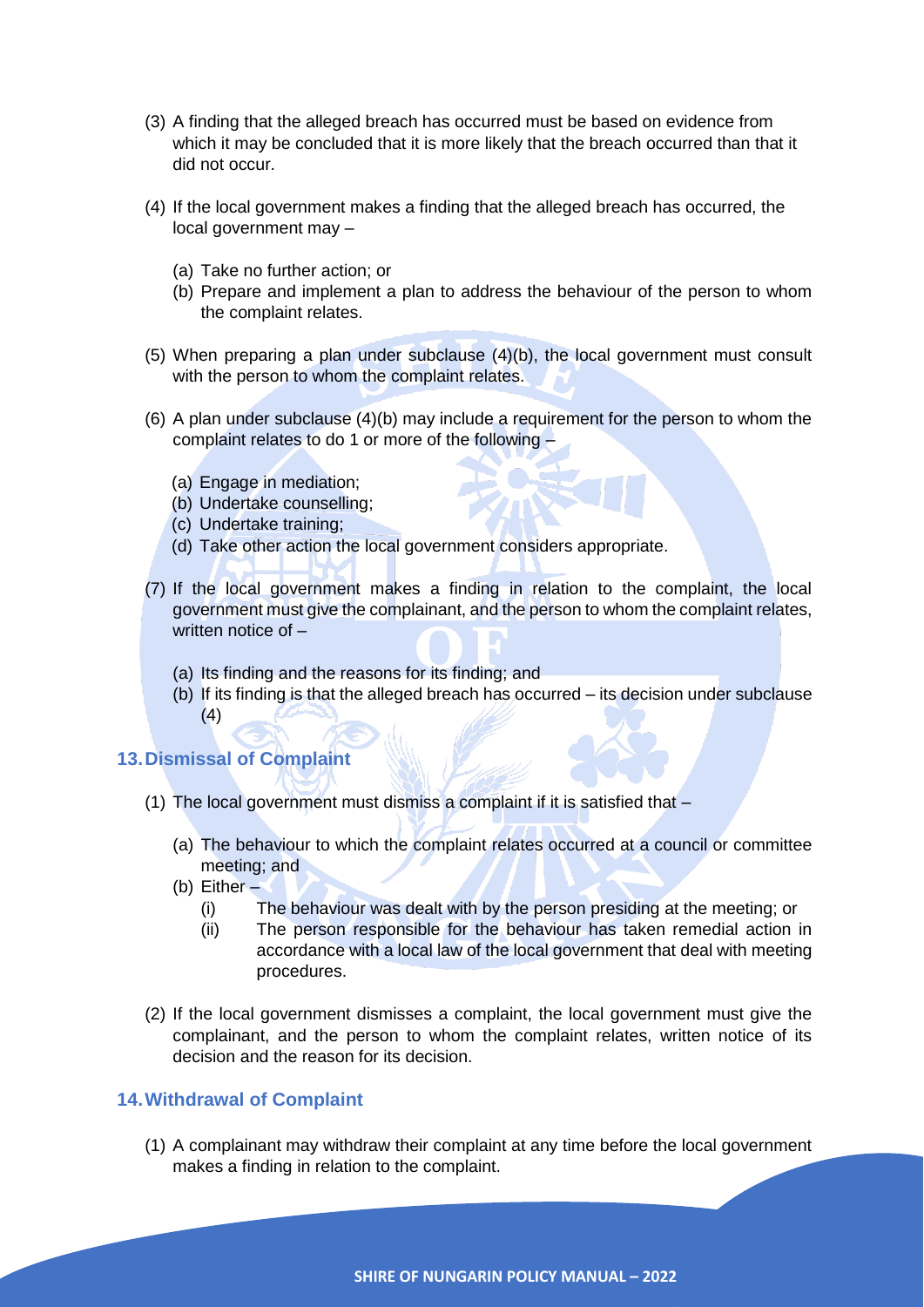- (2) The withdrawal of a complaint must be
	- (a) In writing; and
	- (b) Given to a person authorised under clause 11(3)

#### **15.Other Provisions About Complaints**

- (1) A complaint about an alleged breach by a candidate cannot be dealt with by the local government unless the candidate has been elected as a council member.
- (2) The procedure for dealing with complaints may be determined by the local government to the extent it is not provided for in this Division.

# **Division 4 – Rules of Conduct**

Notes for this Division:

- 1. Under section 5.105(1) of the Act a council member commits a minor breach if the council member contravenes a rule of conduct. This extends to the contravention of a rule of conduct that occurred when the council member was a candidate.
- 2. A minor breach is dealt with by the standards panel under section 5.110 of the Act.
- **16.Overview of Division**
	- (1) This Division sets out rules of conduct for council members and candidates.
	- (2) A reference in this Division to a council member includes a council member when acting as a committee member.

#### **17.Misuse of Local Government Resources**

(1) In this clause  $\overline{4}$ 

**Electoral purpose** means the purpose of persuading electors to vote in a particular way at an election, referendum or other poll held under the Act, the *Electoral Act 1907* or the *Commonwealth Electoral Act 1918*;

#### **Resources of a local government** includes –

- (a) Local government property; and
- (b) Services provided, or paid for, by a local government.
- (2) A council member must not, directly or indirectly, use the resources of a local government for an electoral purpose or other purpose unless authorised under the Act, or by the local government or the CEO, to use the resources for that purpose.

#### **18.Securing Personal Advantage or Disadvantaging Others**

(1) A council member must not make improper use of their office –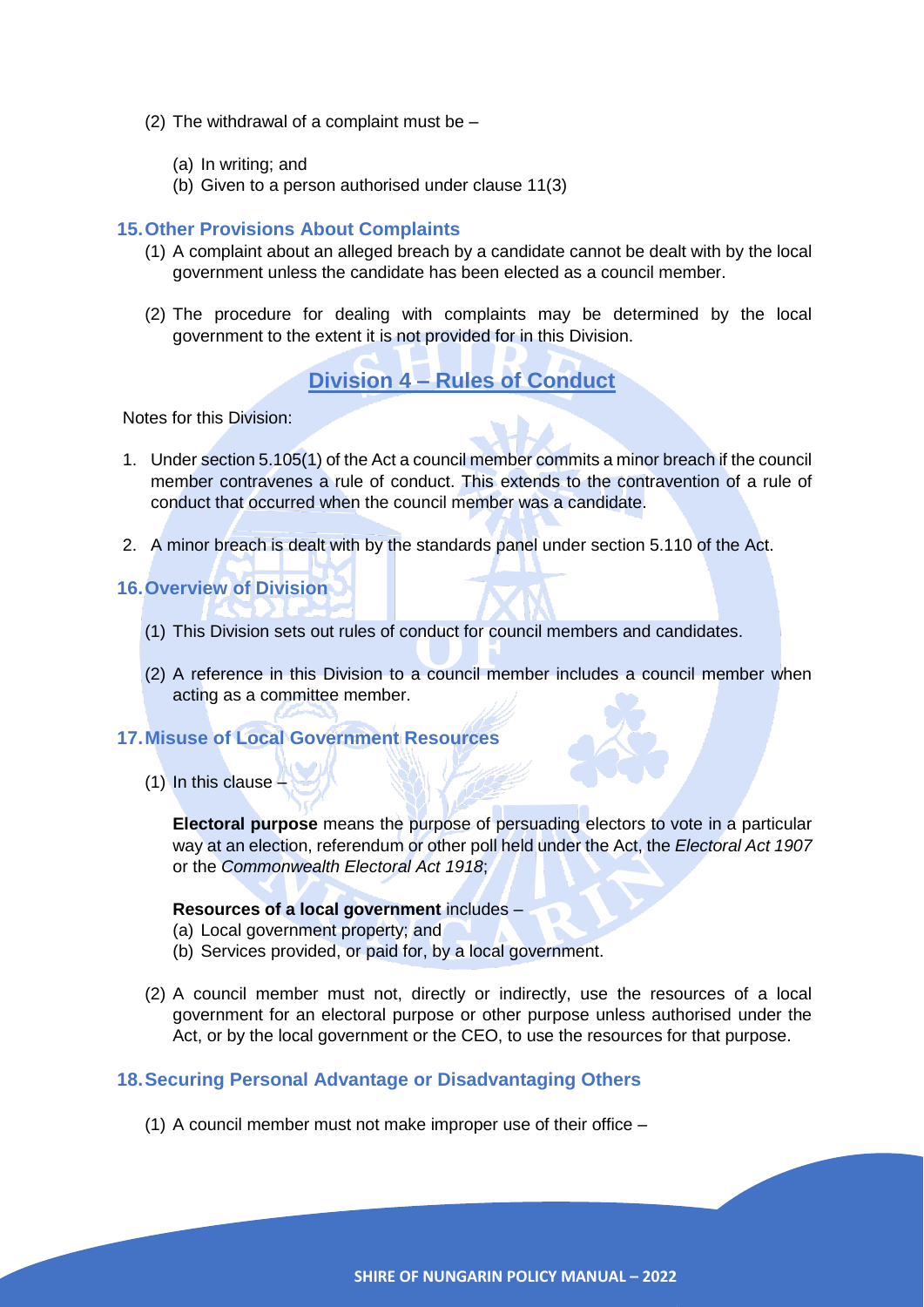- (a) To gain, direct or indirectly, an advantage for the council member or any other person; or
- (b) To cause detriment to the local government or any other person.
- (2) Subclause (1) does not apply to conduct that contravenes section 5.93 of the Act or The Criminal Code section 83.

# **19.Prohibition Against Involvement in Administration**

- (1) A council member must not undertake a task that contributes to the administration of the local government unless authorised by the local government or the CEO to undertake that task.
- (2) Subclause (1) does not apply to anything that a council member does as part of the deliberations at a council or committee meeting.

## **20.Relationship with Local Government Employees**

 $(1)$  In this clause –

#### **Local government employee** means a person –

- (a) Employed by a local government under section 5.36(1) of the Act; or
- (b) Engaged by a local government under a contract for services.
- (2) A council member or candidate must not
	- (a) Direct or attempt to direct a local government employee to do or not to do anything in their capacity as a local government employee; or
	- (b) Attempt to influence, by means of a threat or the promise of a reward, the conduct of a local government employee in their capacity as a local government employee; or
	- (c) Act in an abusive or threatening manner towards a local government employee.
- (3) Subclause (2)(a) does not apply to anything that a council member does as part of the deliberations at a council or committee meeting.
- (4) If a council member or candidate, in their capacity as a council member or candidate, is attending a council or committee meeting or other organised event (for example, a briefing or workshop), the council member or candidate must not orally, in writing or by any other means –
	- (a) Make a statement that a local government employee is incompetent or dishonest; or
	- (b) Use an offensive or objectionable expression when referring to a local government employee.
- (5) Subclause (4)(a) does not apply to conduct that is unlawful under The Criminal Codes Chapter XXXV.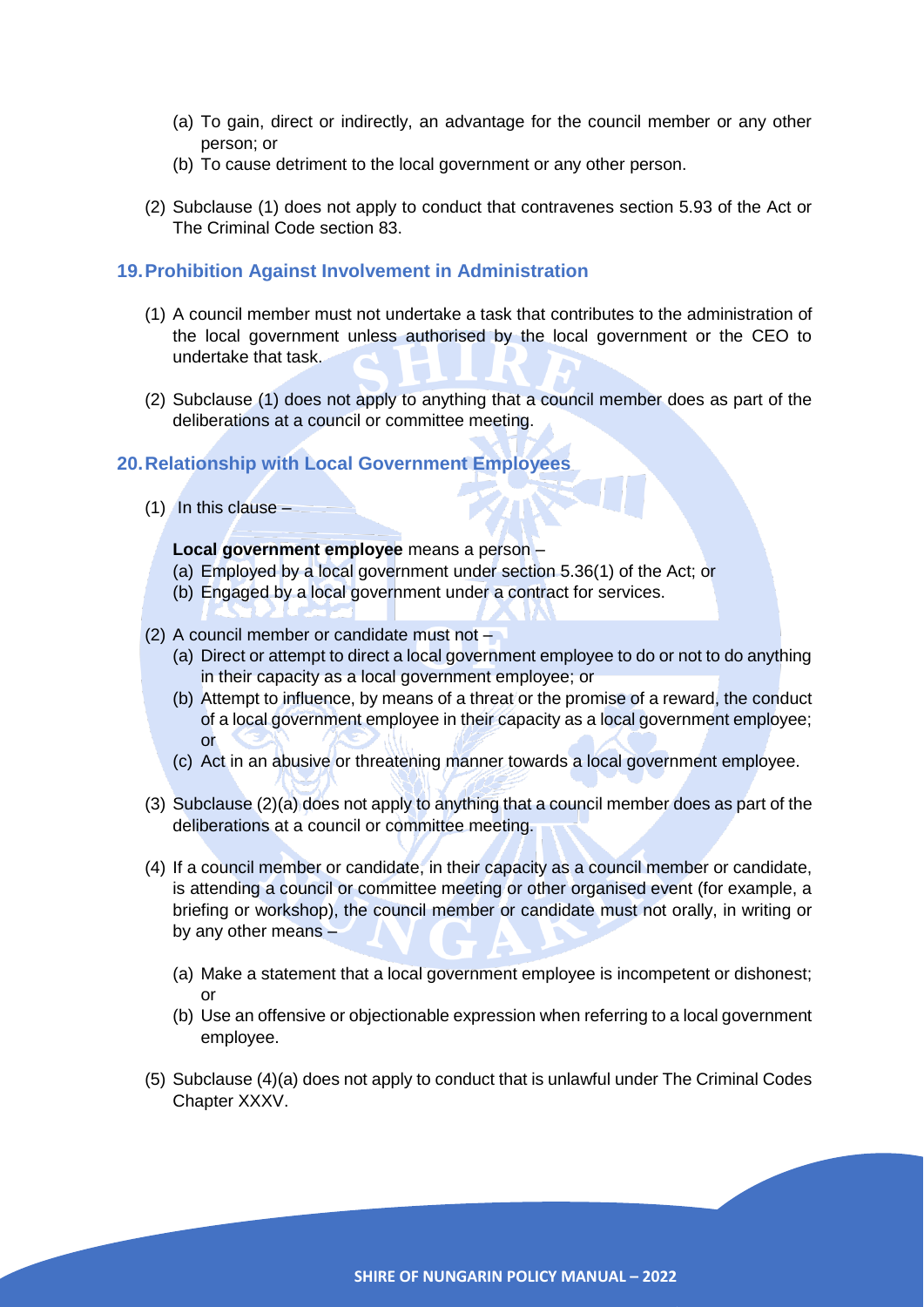# **21.Disclosure of Information**

(1) In this clause –

**Closed meeting** means a council or committee meeting, or part of a council or committee meeting, that is closed to members of the public under section 5.23(2) of the Act;

**Confidential document** means a document marked by the CEO, or by a person authorised by the CEO, to clearly show that the information in the document is not to be disclosed;

**Document** includes a part of a document;

**Non-confidential document** means a document that is not a confidential document.

- (2) A council member must not disclose information that the council member
	- (a) Derived from a confidential document; or
	- (b) Acquired at a closed meeting other than information derived from a nonconfidential document.
- (3) Subclause (2) does not prevent a council member from disclosing information
	- (a) At a closed meeting; or
	- (b) To the extent specified by the council and subject to such other conditions as the council determines; or
	- (c) That is already in the public domain; or
	- (d) To an officer of the Department; or
	- (e) To the Minister; or
	- (f) To a legal practitioner for the purpose of obtaining legal advice; or
	- (g) If the disclosure is required or permitted by law.

# **22.Disclosure of Interests**

- (1) In this clause **Interest –**
	- (a) Means an interest that could, or could reasonably be perceived to, adversely affect the impartiality of the person having the interest; and
	- (b) Includes an interest arising from kinship, friendship or membership or an association.
- (2) A council member who has an interest in any matter to be discussed at a council or committee meeting attended by the council must disclose the nature of the interest –
	- (a) In a written notice given to the CEO before the meeting; or
	- (b) At the meeting immediately before the matter is discussed.
- (3) Subclause (2) does not apply to an interest referred to in section 5.60 of the Act.
- (4) Subclause (2) does not apply if a council member fail to disclose an interest because the council member did not know –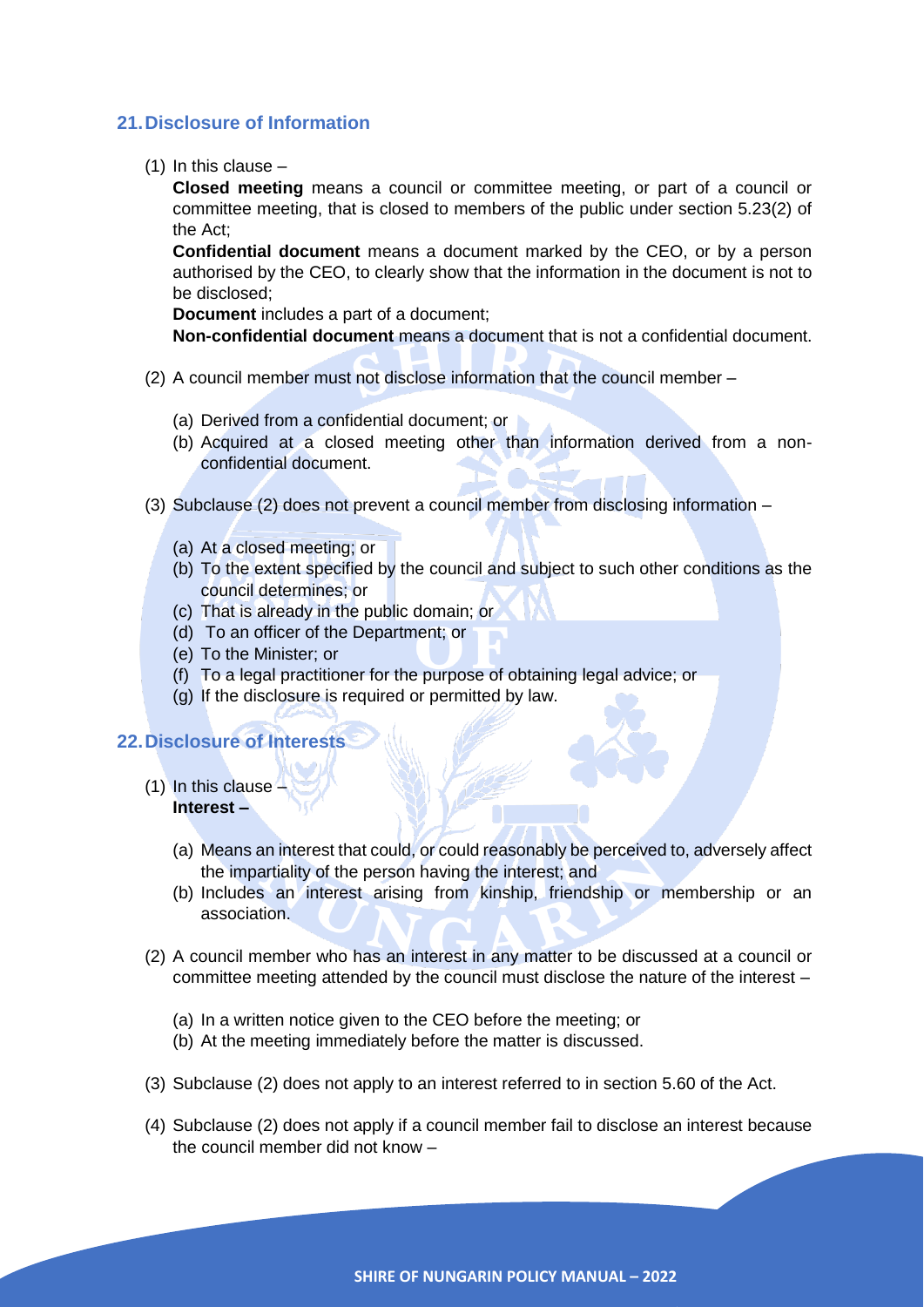- (a) That they had an interest in the matter; or
- (b) That the matter in which they had an interest would be discussed at the meeting and the council member disclosed the interest as soon as possible after the discussion began.
- (5) If, under subclause (2)(a), a council member discloses an interest in a written notice given to the CEO before a meeting, then –
	- (a) Before the meeting the CEO must cause the notice to be given to the person who is to preside at the meeting; and
	- (b) At the meeting the person presiding must bring the notice and its contents to the attention of the persons present immediately before any matter to which the disclosure relates is discussed.
- (6) Subclause (7) applies in relation to an interest if
	- (a) Under subclause (2)(b) or (4)(b) the interest is disclosed at a meeting; or
	- (b) under subclause (5)(b) notice of the interest is brought to the attention of the person present at a meeting.
- (7) The nature of the interest must be recorded in the minutes of the meeting.

## **23.Compliance with Plan Requirement**

If a plan under clause 12(4)(b) in relation to a council member includes a requirement referred to in clause 12(6), the council member must comply with the requirement.

#### **24.Document Management**

| <b>Function</b>            |               | Governance                       |                 |                      |                                                           |
|----------------------------|---------------|----------------------------------|-----------------|----------------------|-----------------------------------------------------------|
| <b>Policy Number</b>       |               | G001                             |                 |                      |                                                           |
| <b>Responsible Officer</b> |               | <b>Chief Executive Officer</b>   |                 |                      |                                                           |
| <b>Related Legislation</b> |               | <b>Local Government Act 1995</b> |                 |                      |                                                           |
|                            |               |                                  |                 |                      | Local Government (Model Code of Conduct) Regulations 2021 |
| <b>Risk Rating</b>         | <b>Medium</b> | <b>Review</b>                    | <b>Annually</b> | <b>Next Review</b>   | 2023                                                      |
|                            |               | Frequency                        |                 |                      |                                                           |
| <b>Date Adopted</b>        |               | <b>17 March 2021</b>             |                 | <b>Resolution N#</b> | /03/21                                                    |
|                            |               |                                  |                 |                      |                                                           |

|      | Amendments                  |               |
|------|-----------------------------|---------------|
| Date | <b>Details of Amendment</b> | Resolution N# |
|      |                             |               |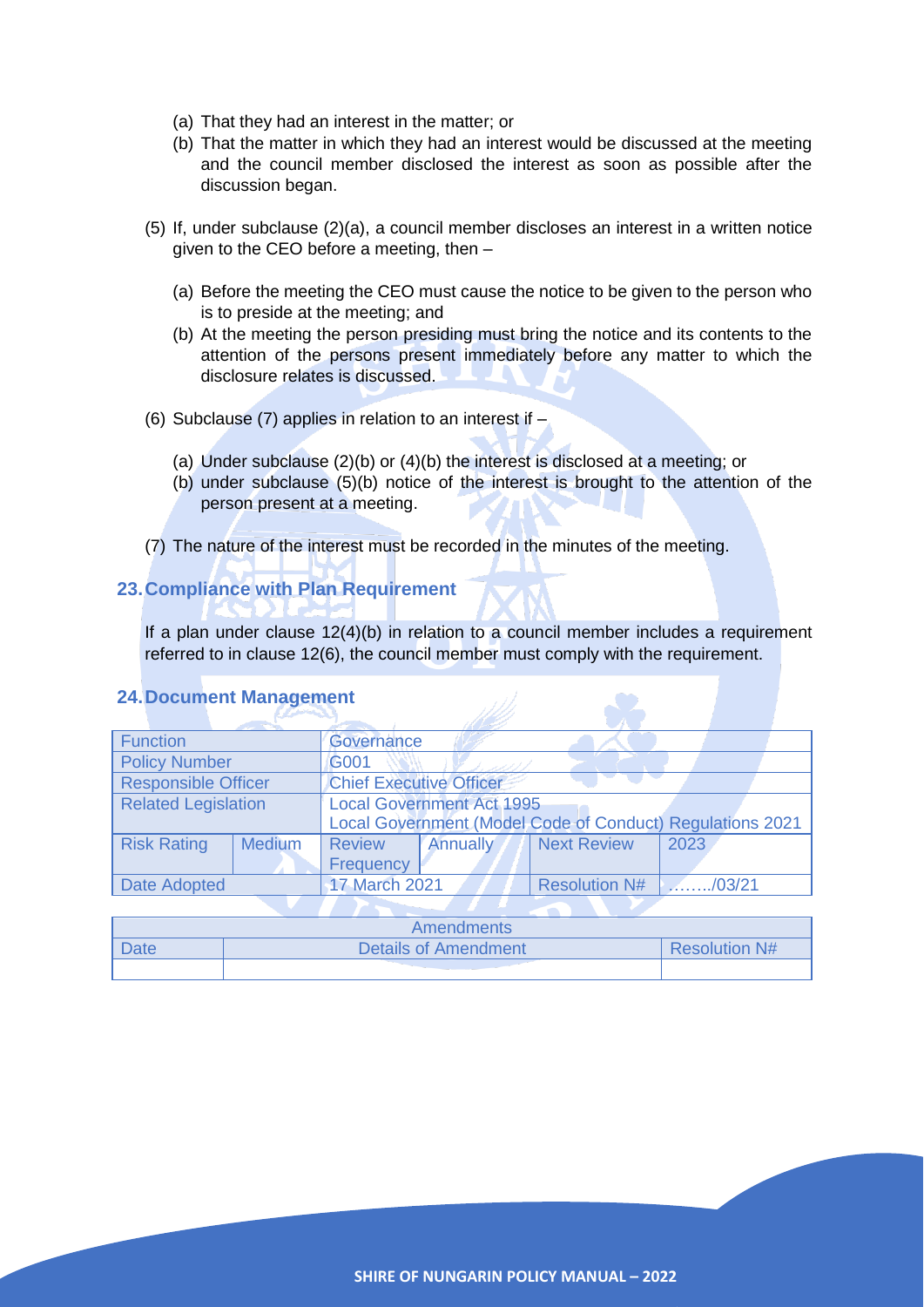# <span id="page-12-0"></span>**G002 Members Fees, Allowances and Reimbursement of Expenses**

**\_\_\_\_\_\_\_\_\_\_\_\_\_\_\_\_\_\_\_\_\_\_\_\_\_\_\_\_\_\_\_\_\_\_\_\_\_\_\_\_\_\_\_\_\_\_\_\_\_\_\_\_\_\_\_\_\_**

**\_\_\_\_\_\_\_\_\_\_\_\_\_\_\_\_\_\_\_\_\_\_\_\_\_\_\_\_\_\_\_\_\_\_\_\_\_\_\_\_\_\_\_\_\_\_\_\_\_\_\_\_\_\_\_\_\_**

## **1. Policy Intention**

The purpose of this policy is to establish the parameters for the payment of member's fees allowances and reimbursement expenses.

#### **2. Meeting Attendance Fees**

- (1) Pursuant to section 5.98(1)(b) of the Act, council members will be paid a per meeting fee for attendance of council or committee meetings, including the following prescribed type of meetings –
	- (a) **WALGA Zone** meeting where a council member is representing a local government as a delegate elected or appointed by the local government;
	- (b) **Regional Road Group** meeting where a council member is representing a local government as a delegate elected or appointed by the local government;
	- (c) **Regional Local Government** meeting where a council member is the deputy of a member of the regional local government and is attending in the place of the member of the regional local government;
	- (d) **Meeting other than a council or committee** meeting where the council member is attending at the request of a Minister of the Crown;
	- (e) **Meeting other than a council or committee** where the council member is representing a local government as a delegate elected or appointed by the local government.

# **3. President's / Deputy President's Allowance**

The allowance for the Shire President and Deputy Shire President is to be determined in the annual budget and is to be paid monthly in arrears.

# **4. Information and Communications Technology Allowance**

- (1) Council members are to be paid an annual Information and Technology Allowance in lieu of a reimbursement of expenses, the amount to be determined in the annual budget.
- (2) The Information and Communication Technology allowance is to be paid annually following the adoption annual budget.

## **5. Travel Allowance**

- (1) A council member will be reimbursed their travel expenses for attending meetings listed in subclause 2(1) –
	- (a) A council member must complete the meeting attendance register.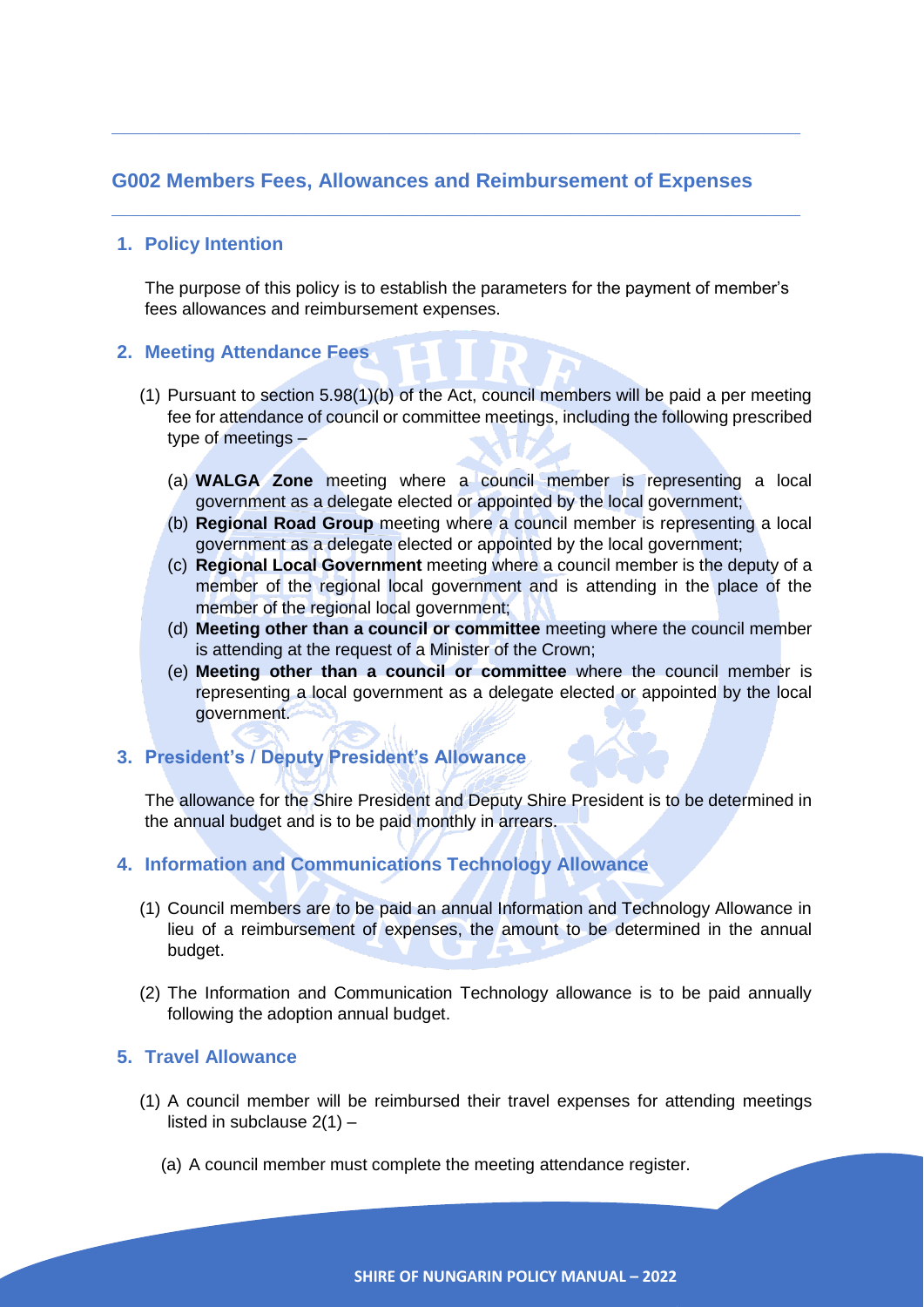- (b) Reimbursements to council member will be paid monthly in arrears.
- (2) Council members will not be reimbursed travel expenses for attending conferences including WALGA Week.

#### **6. Parking Reimbursement**

- (1) A council member will be reimbursed their parking expenses for attending meetings listed in subclause 2(1) –
- (2) A council member will not be reimbursed parking expenses for attending conferences including WALGA week, except when included as valet parking associated with accommodation.
- **7. Review of Fees, Reimbursements and Allowances**

Council will review all fees and allowances annually.

# **8. Application of this Policy**

Any request for reimbursement in accordance with the relevant clauses of this policy must be accompanied with sufficient documentation to substantiate the claim.

**9. Document Management**

| <b>Function</b>                             |               | Governance                                                                                                                                                                   |       |  |  |
|---------------------------------------------|---------------|------------------------------------------------------------------------------------------------------------------------------------------------------------------------------|-------|--|--|
| <b>Policy Number</b>                        |               | G002                                                                                                                                                                         |       |  |  |
| <b>Responsible Officer</b>                  |               | Chief Executive Officer                                                                                                                                                      |       |  |  |
| <b>Related Legislation</b>                  |               | <b>Local Government Act 1995</b><br>Salaries and Allowance Act 1975 (Determination of the<br>Salaries and Allowances Tribunal on Local Government<br><b>Elected Members)</b> |       |  |  |
| <b>Risk Rating</b>                          | <b>Medium</b> | Annually<br><b>Next Review</b><br>2023<br><b>Review</b><br>Frequency                                                                                                         |       |  |  |
| <b>Resolution N#</b><br><b>Date Adopted</b> |               |                                                                                                                                                                              | 10/22 |  |  |
|                                             |               |                                                                                                                                                                              |       |  |  |

| <b>Amendments</b>           |                      |
|-----------------------------|----------------------|
| <b>Details of Amendment</b> | <b>Resolution N#</b> |
|                             |                      |
|                             |                      |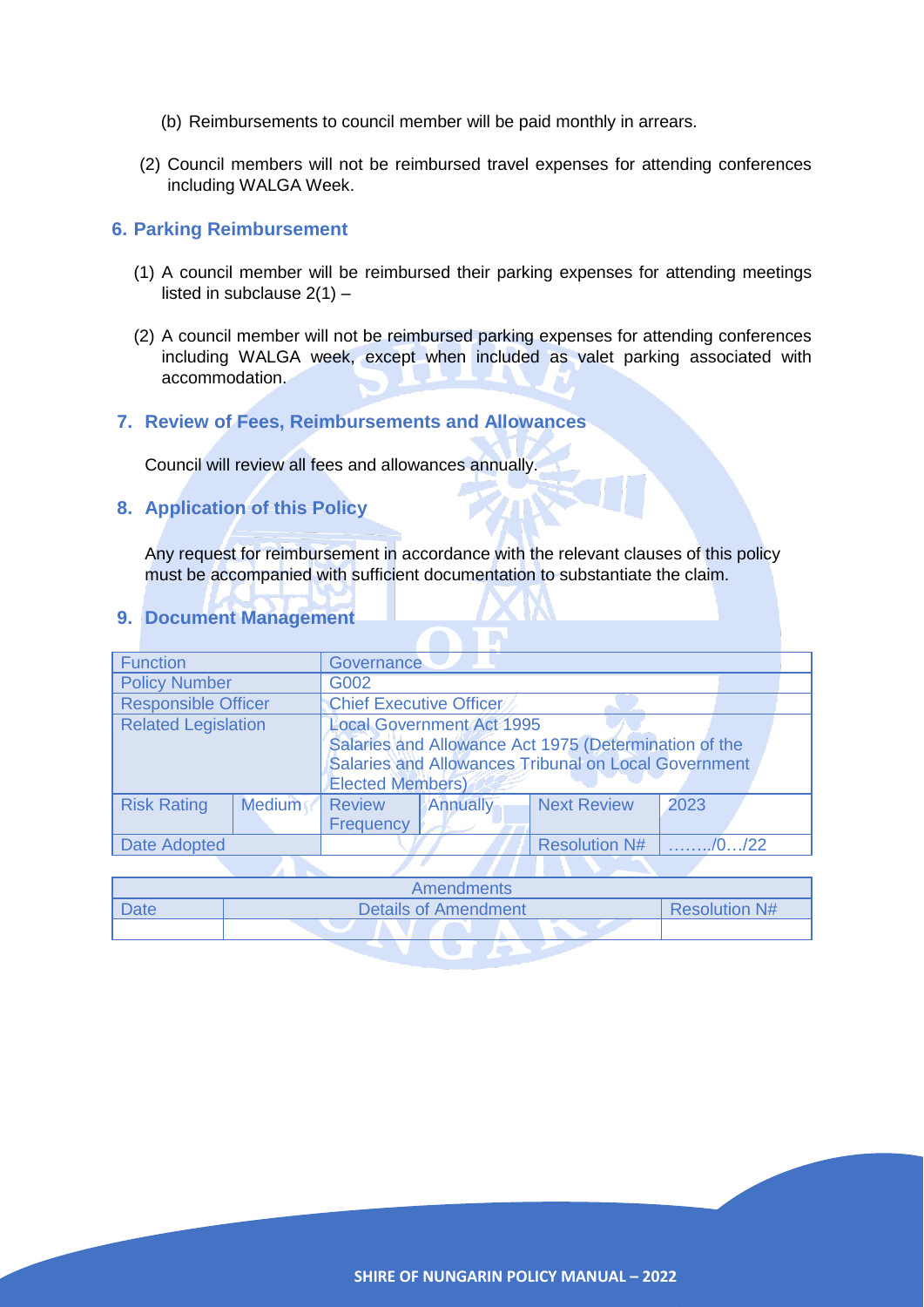# <span id="page-14-0"></span>**G003 Council Members and CEO Public Statements Policy**

# **1. Policy Intention**

The *Local Government Act 1995* (as amended), Section 2.8 provides that the Shire President speaks on behalf of the Local Government. Section 5.41(f) provides for the Chief Executive Officer to speak on day-to-day matters and/or when the Shire President authorises.

**\_\_\_\_\_\_\_\_\_\_\_\_\_\_\_\_\_\_\_\_\_\_\_\_\_\_\_\_\_\_\_\_\_\_\_\_\_\_\_\_\_\_\_\_\_\_\_\_\_\_\_\_\_\_\_\_\_**

**\_\_\_\_\_\_\_\_\_\_\_\_\_\_\_\_\_\_\_\_\_\_\_\_\_\_\_\_\_\_\_\_\_\_\_\_\_\_\_\_\_\_\_\_\_\_\_\_\_\_\_\_\_\_\_\_\_**

Members of Council, outside their official capacity as members of the Council have the right to speak in public within the limits of the law. The performance of a role as Council member overlaps with a role of the public, and imposes limitations on what would otherwise be a normal right to speak in public on local government affairs.

The principal limitation is that a Council member who is not Shire President cannot speak on behalf of the Council, as per the *Local Government Act 1995* (LG Act), Section 2.8.

# **2. The Shire President**

- (1) When speaking to the media or otherwise in public the Shire President is the only member of Council who may speak on behalf of the Council.
- (2) When the Shire President is speaking to the media or otherwise in public but not officially speaking on behalf of the Council, the Shire President must make it clear that he/she is not speaking as Shire President or in any other Council capacity.

# **3. The Deputy Shire President**

- (1) The Deputy President may only speak to the media or otherwise in public on behalf of the Council in the circumstances set out in s.5.34 of the LG Act being:
	- (a) If the Shire President role is vacant; or
	- (b) the Shire President is not available, or is unable or unwilling to perform the functions of Shire President
- (2) The Deputy President must otherwise comply with the limits on the role of a Councillor when speaking to the media or otherwise in public

# **4. Councillors**

- (1) A Councillor may not speak to the media or otherwise in public on behalf of the Council or the operations of the Shire.
- (2) When a Councillor is speaking to the media or otherwise in public, he/she must make it clear that she/he is not speaking on behalf of the Council, but rather in the role of a Council member.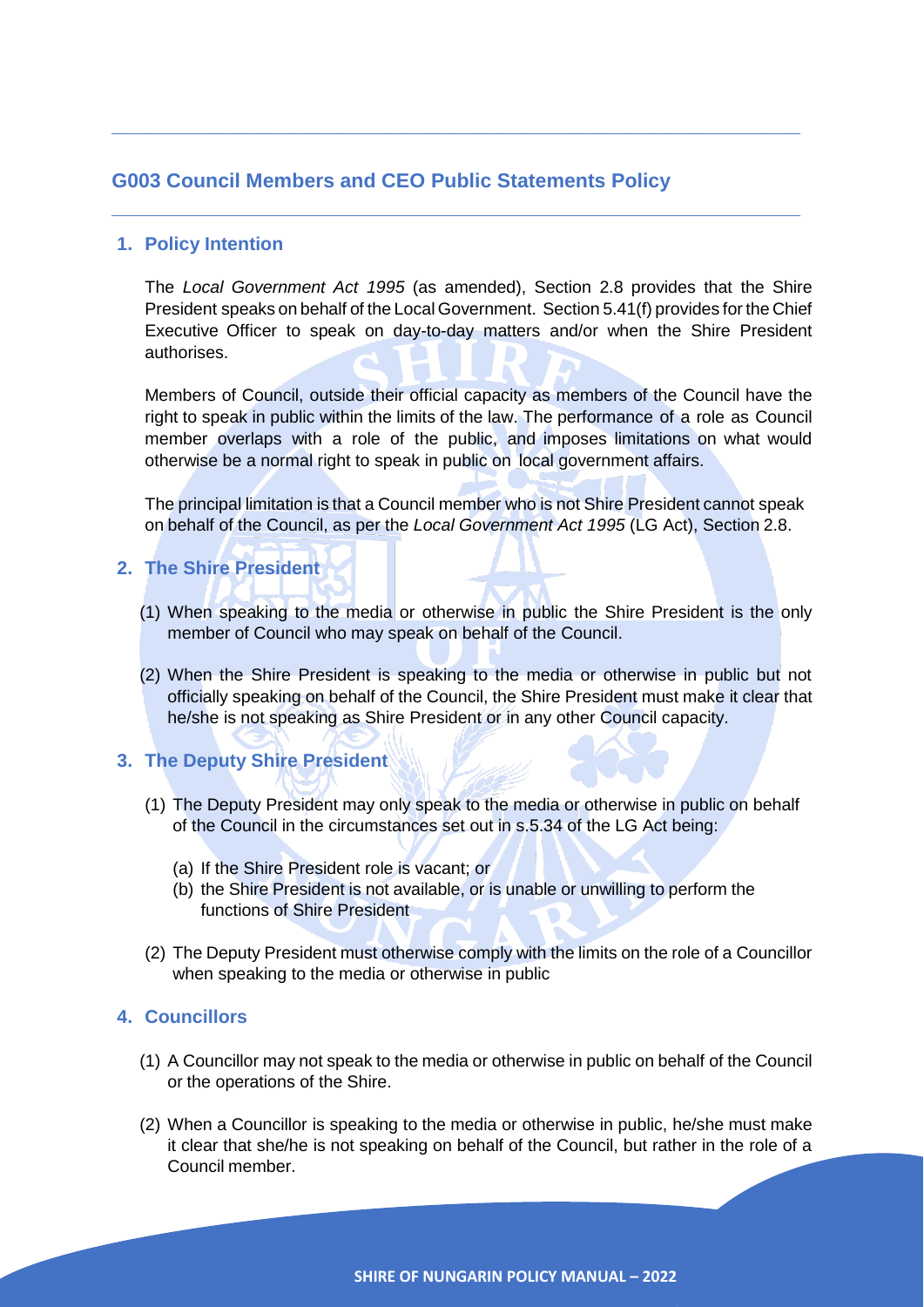(3) A member of Council speaking on Council matters to the media or otherwise in public may identify himself/herself as an elected member of the Council but must avoid any suggestion or appearance of speaking on behalf of the Council.

# **5. Chief Executive Officer**

- (1) It is part of the function of the Chief Executive Officer to speak on behalf of the Council if the Shire President agrees.
- (2) The Shire President may give agreement to the CEO speaking on behalf of the Council:
	- (a) On a specific occasion; or
	- (b) On a specific subject matter; or
	- (c) On a specified category of occasions or a specified category of subjects when they arise.
- (3) Further to the above, the CEO may speak to the media or otherwise in public as to the Shire's affairs in performance of the CEO's functions under s.5.41 of the LG Act, including that of managing the day-to-day operations of the Shire. The CEO only requires the agreement of the Shire President when making statements of the kind which would ordinarily fall within the role of the Shire President as spokesperson of the Council.
- (4) Where appropriate, the Chief Executive Officer can further delegate the role to speak on a specific issue to an officer if it is related to their area of expertise and is deemed to add value, provided:
	- (a) the Chief Executive Officer has already been given the authority to speak by the Shire President; or
	- (b) it is within the day-to-day affairs of the Shire, for example a Library promotion.

# **6. Written, oral and electronic statements**

This Policy applies equally to statements in public whether they are communicated orally, in writing, electronically, or by any other means.

## **7. Media Releases**

All written media releases must be approved by the Chief Executive Officer in consultation with the Shire President prior to release. Where one or the other is unavailable, responsibility is passed through to the next in line (i.e.; Acting Chief Executive Officer and Deputy President).

#### **8. Document Management**

| l Function                 | Governance                       |
|----------------------------|----------------------------------|
| <b>Policy Number</b>       | G003                             |
| <b>Responsible Officer</b> | <b>Chief Executive Officer</b>   |
| <b>Related Legislation</b> | <b>Local Government Act 1995</b> |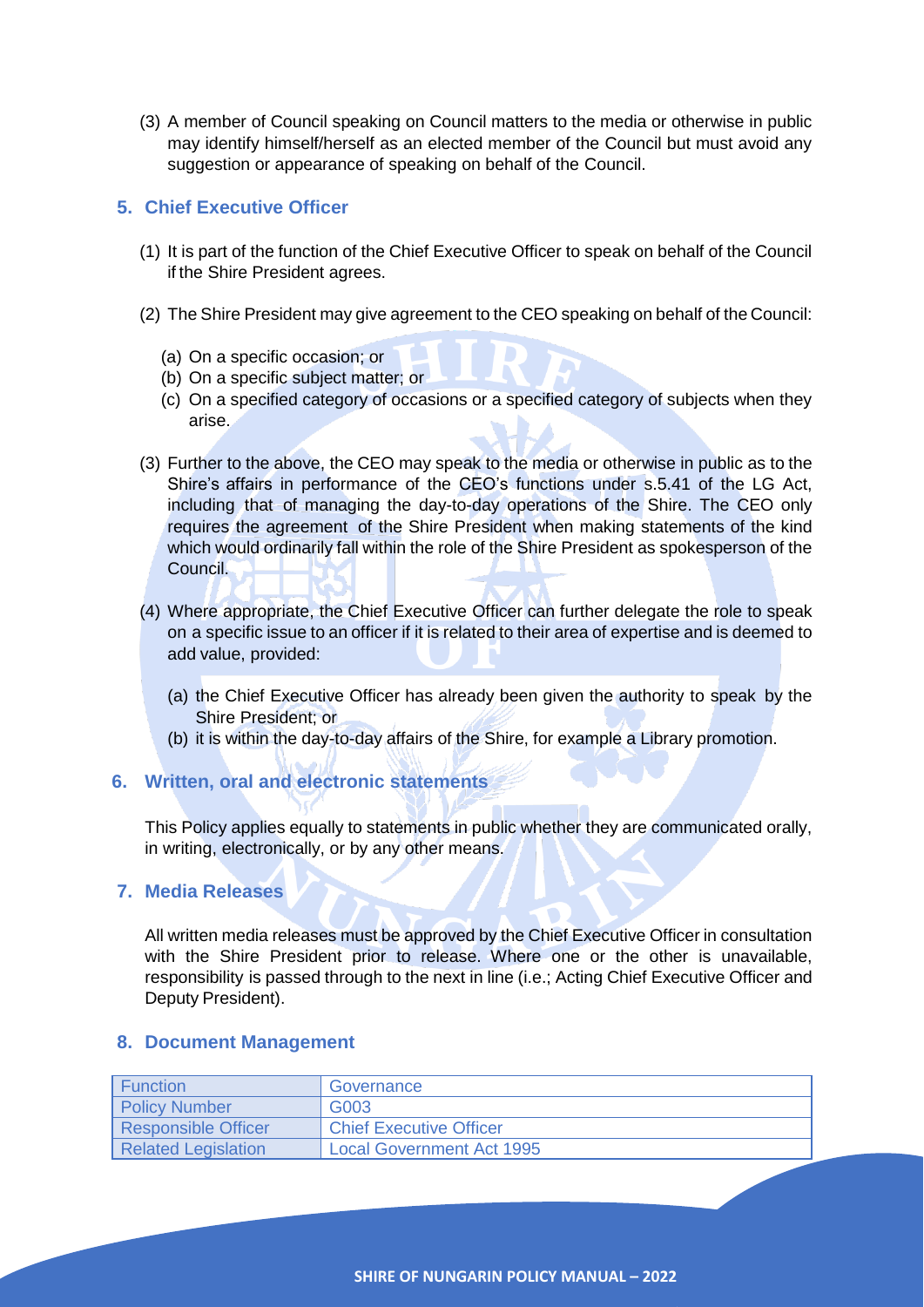| <b>Risk Rating</b> | <b>Medium</b> | Review<br><b>Frequency</b> | Annually | <b>Next Review</b>   | 2023 |
|--------------------|---------------|----------------------------|----------|----------------------|------|
| Date Adopted       |               |                            |          | <b>Resolution N#</b> |      |

| Amendments  |                      |                      |  |  |
|-------------|----------------------|----------------------|--|--|
| <b>Date</b> | Details of Amendment | <b>Resolution N#</b> |  |  |
|             |                      |                      |  |  |

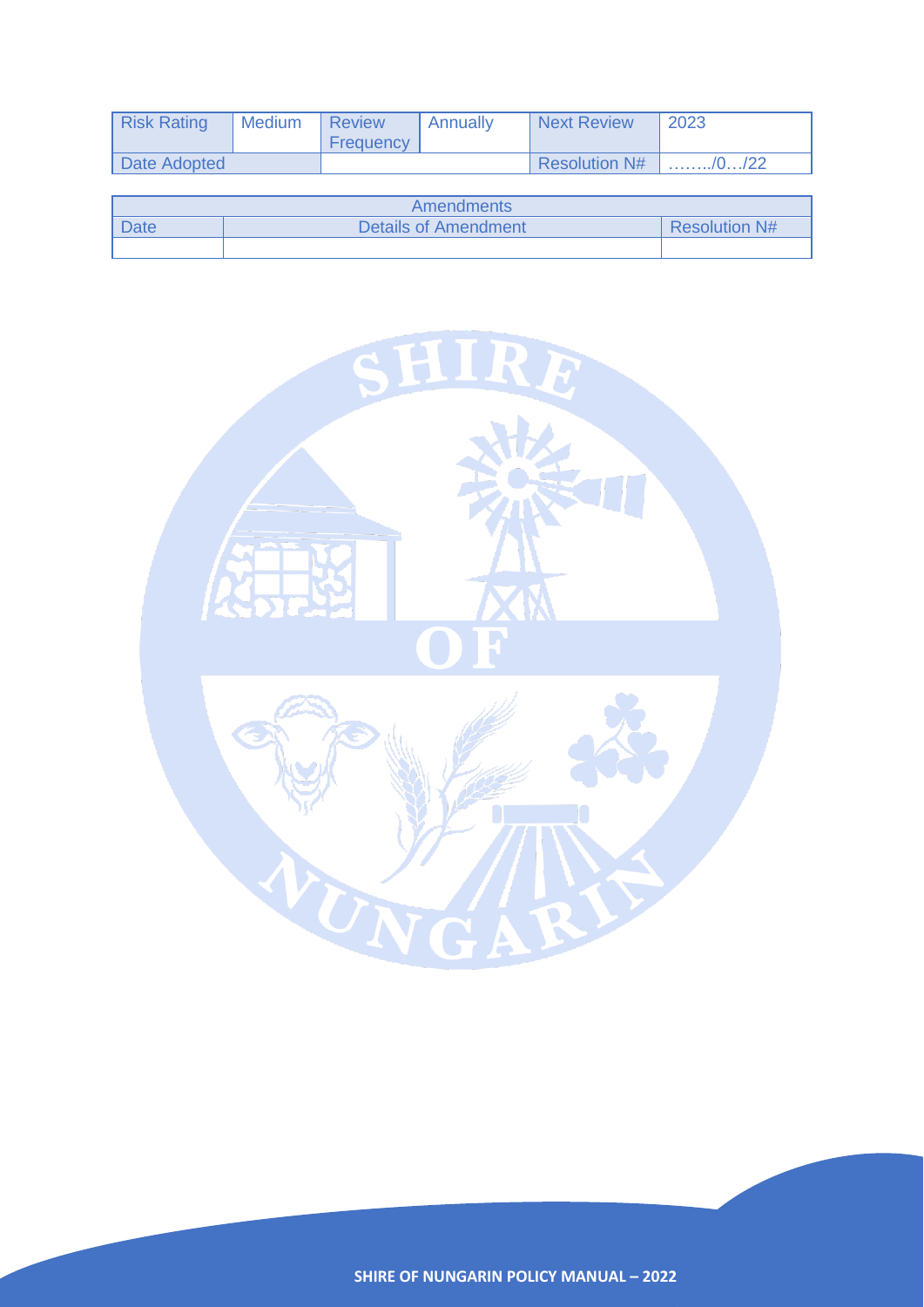# <span id="page-17-0"></span>**G004 Communications**

#### **1. Policy Intention**

To provide clear guidelines for elected members when liaising with Council staff.

**\_\_\_\_\_\_\_\_\_\_\_\_\_\_\_\_\_\_\_\_\_\_\_\_\_\_\_\_\_\_\_\_\_\_\_\_\_\_\_\_\_\_\_\_\_\_\_\_\_\_\_\_\_\_\_\_\_**

**\_\_\_\_\_\_\_\_\_\_\_\_\_\_\_\_\_\_\_\_\_\_\_\_\_\_\_\_\_\_\_\_\_\_\_\_\_\_\_\_\_\_\_\_\_\_\_\_\_\_\_\_\_\_\_\_\_**

#### **2. Communication with Staff**

(1) Councillors/Staff Communication Strategy – Relationship between President and Chief Executive Officer.

The President and Chief Executive Officer are the two main links of communication between Council and staff. No Councillor may direct a staff member to undertake any project or task. This is a matter for the Chief Executive Officer only.

Regarding communications between the Chief Executive Officer, Directors, Councillors and Staff.

- (a) The Chief Executive Officer will be copied in on any written communications that may occur between Councillors and Staff.
- (b) If staff have a concern of any kind with any communication from a Councillor they will raise it with the Chief Executive Officer.
- (c) If Councillors have any problem with communications with any Director they will raise the matter with the Chief Executive Officer.
- (d) Where a question from a Councillor relates to business before the Council, and any subsequent response must be copied to all Councillors.

| <b>Function</b>            |               | Governance                       |                 |                      |                     |
|----------------------------|---------------|----------------------------------|-----------------|----------------------|---------------------|
| <b>Policy Number</b>       |               | G004                             |                 |                      |                     |
| <b>Responsible Officer</b> |               | <b>Chief Executive Officer</b>   |                 |                      |                     |
| <b>Related Legislation</b> |               | <b>Local Government Act 1995</b> |                 |                      |                     |
| <b>Risk Rating</b>         | <b>Medium</b> | <b>Review</b>                    | <b>Annually</b> | <b>Next Review</b>   | 2023                |
|                            |               | Frequency                        |                 |                      |                     |
| Date Adopted               |               |                                  |                 | <b>Resolution N#</b> | $\ldots$ $/0$ $/22$ |

#### **3. Document Management**

| Amendments |                             |                 |  |  |
|------------|-----------------------------|-----------------|--|--|
| Date       | <b>Details of Amendment</b> | ∣ Resolution N# |  |  |
|            |                             |                 |  |  |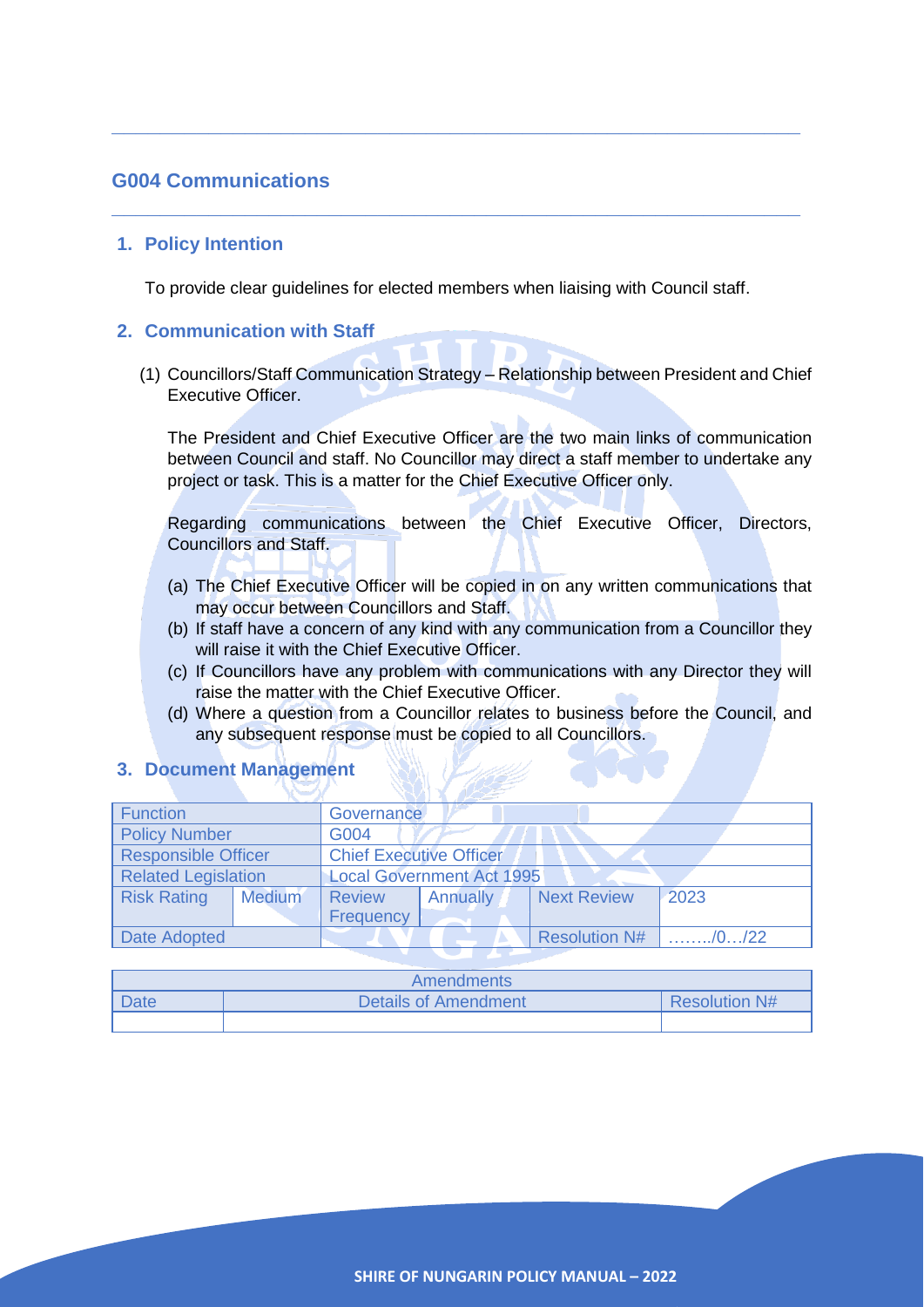# <span id="page-18-0"></span>**G005 Council Members Continuing Professional Development**

**\_\_\_\_\_\_\_\_\_\_\_\_\_\_\_\_\_\_\_\_\_\_\_\_\_\_\_\_\_\_\_\_\_\_\_\_\_\_\_\_\_\_\_\_\_\_\_\_\_\_\_\_\_\_\_\_\_**

**\_\_\_\_\_\_\_\_\_\_\_\_\_\_\_\_\_\_\_\_\_\_\_\_\_\_\_\_\_\_\_\_\_\_\_\_\_\_\_\_\_\_\_\_\_\_\_\_\_\_\_\_\_\_\_\_\_**

## **1. Policy Intention**

To ensure Council members meet and comply with the prescribed professional development requirements under the *Local Government Act 1995* and to further encourage participation in other conferences and training specifically designed to enhance skills and knowledge relating to roles and responsibilities, as a Councillor of the Shire.

(1) It is Policy that  $-$ 

Council members undertake and successfully complete the following prescribed professional development training modules titled "Council Member Essentials" within the period of 12 months from the day the Council member was elected, unless a prescribed exemption applies –

- (a) Understanding Local Government;
- (b) Serving on Council;
- (c) Meeting Procedures;
- (d) Conflicts of Interest;
- (e) Understanding Financial Reports and Budgets.
- (2) Council members are also encouraged to nominate to attend other conferences or training opportunities to enhance and broaden their knowledge of local government issues to support the community.

Requests to attend conference or training opportunities are to be initiated by the Council members and are to be forwarded to the Chief Executive Officer prior to enrolment or registration.

The Chief Executive Officer is authorised to approve requests from Council members for attendance at other conferences or training opportunities, providing that:

- (a) Sufficient funds are available; and
- (b) The other conference or training is organised by an identified, industry-recognised training provider.

The Chief Executive is authorised to expend funds on prescribed professional development training for Council members to meet statutory obligations.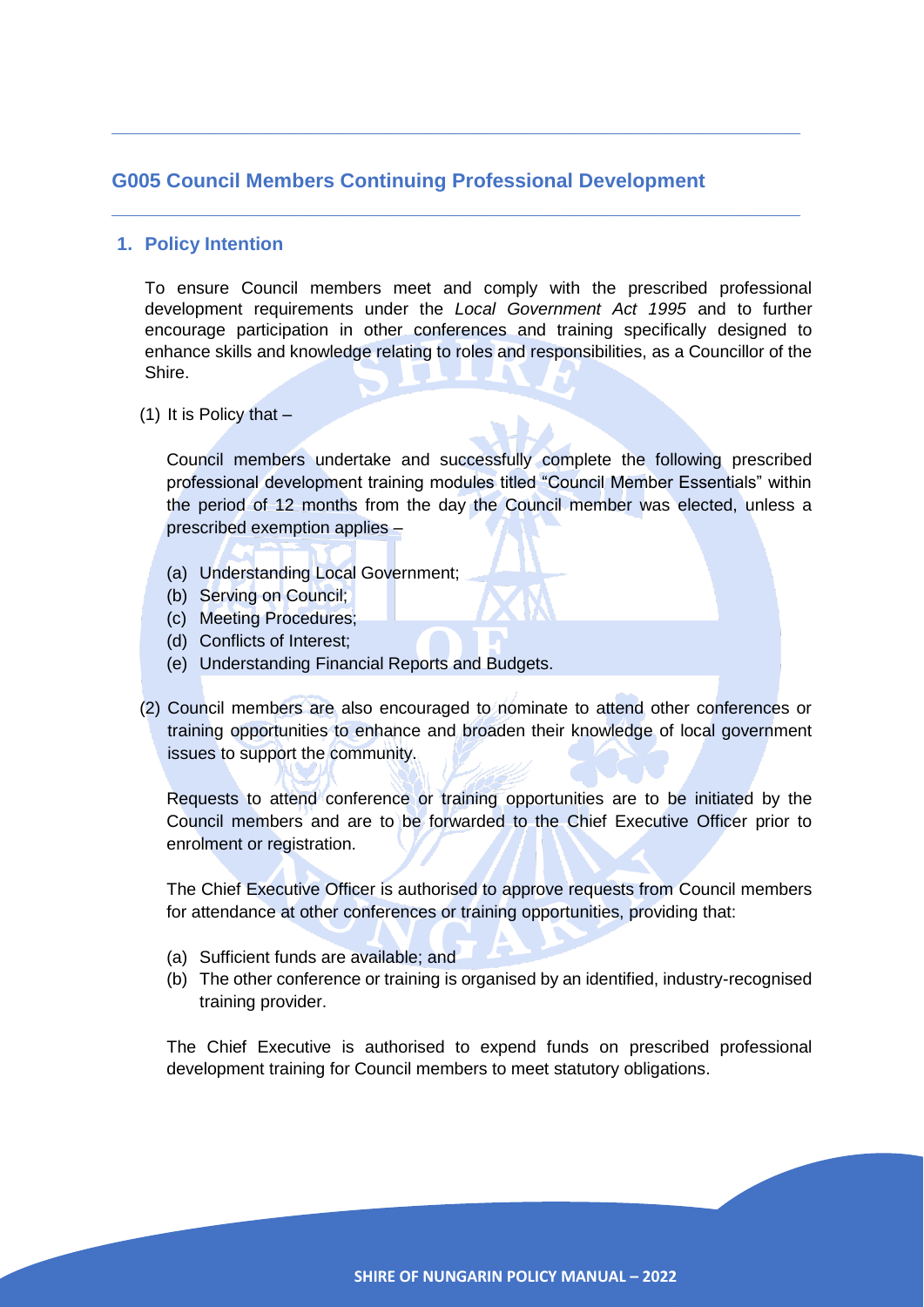# **2. Training or Conference Arrangements**

All booking arrangements for conferences and training for Council members are coordinated through the Chief Executive's Office. Councillors should note the *Local Government Act 1995* precludes an elected member to pre-spend Shire funds.

#### **3. Expenses**

- (1) The following expenses relating to training or conferences (as approved), will be paid directly by the Shire:
	- (a) Training cost;
	- (b) Conference registration;
	- (c) Room accommodation;(excluding mini-bar);
	- (d) Meals in the hotel where registered if these are not provided during the course or conference; and
	- (e) Valet parking at the hotel where registered.
- (2) The following expenses relating to training or conferences (as approved), will be reimbursed by the Shire to the Council member in accordance with the provisions of Policy **G002 Members Fees, Allowances and Reimbursement of Expenses:**
	- (a) Parking;
	- (b) Meals outside of the hotel where registered if not provided during the course or conference.
- (3) The following expenses relating to training or conferences (as approved), will not be reimbursed to Council members:
	- (a) Travel costs;

# **4. Elected Member Accompanying Person**

Where Council member or Shire officer is accompanied to conferences or training, all costs for/or incurred by the accompanying person are to be borne by the Council member, or Shire officer or accompanying person, and not by the Shire.

The exception to the above being the cost of attending any official event dinner where partners would normally attend. An example of an official event is the Annual Local Government Week or Conference Gala dinner or 'sundowner' drinks at the event opening.

| Function                   |               | Governance                                                                                    |  |  |  |
|----------------------------|---------------|-----------------------------------------------------------------------------------------------|--|--|--|
| <b>Policy Number</b>       |               | G005                                                                                          |  |  |  |
| <b>Responsible Officer</b> |               | <b>Chief Executive Officer</b>                                                                |  |  |  |
| <b>Related Legislation</b> |               | <b>Local Government Act 1995</b><br><b>Local Government (Administration) Regulations 1996</b> |  |  |  |
| <b>Risk Rating</b>         | <b>Medium</b> | <b>Next Review</b><br>2023<br>Annually<br><b>Review</b>                                       |  |  |  |
|                            |               | Frequency                                                                                     |  |  |  |

#### **5. Document Management**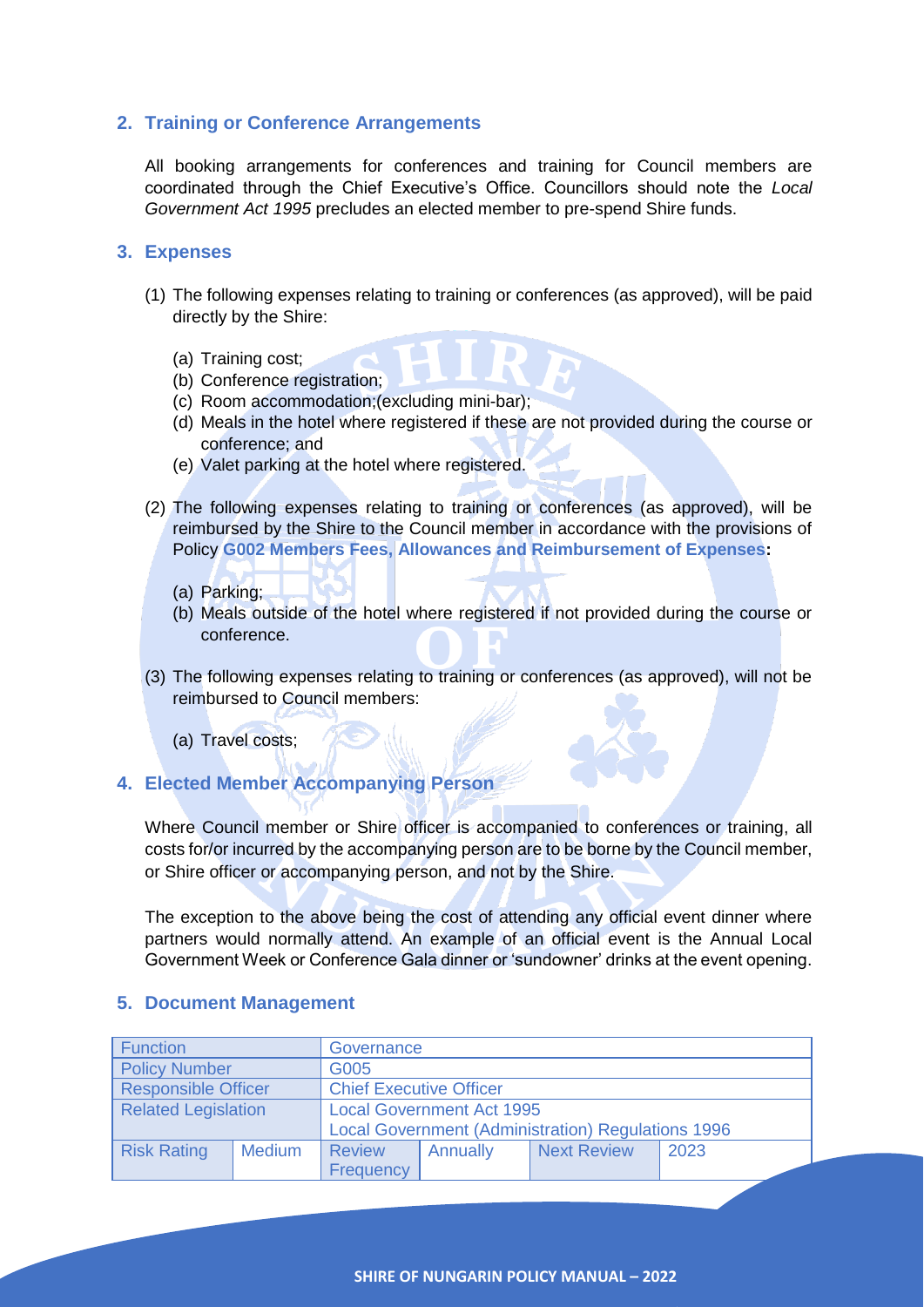| Date Adopted | <b>Resolution N#</b> | $\ldots \ldots \ldots \ldots \ldots \ldots \ldots \ldots$<br><b>Absolute Majority</b> |
|--------------|----------------------|---------------------------------------------------------------------------------------|
|              |                      |                                                                                       |

| <b>Amendments</b> |                             |                      |  |  |
|-------------------|-----------------------------|----------------------|--|--|
| <b>Date</b>       | <b>Details of Amendment</b> | <b>Resolution N#</b> |  |  |
|                   |                             |                      |  |  |

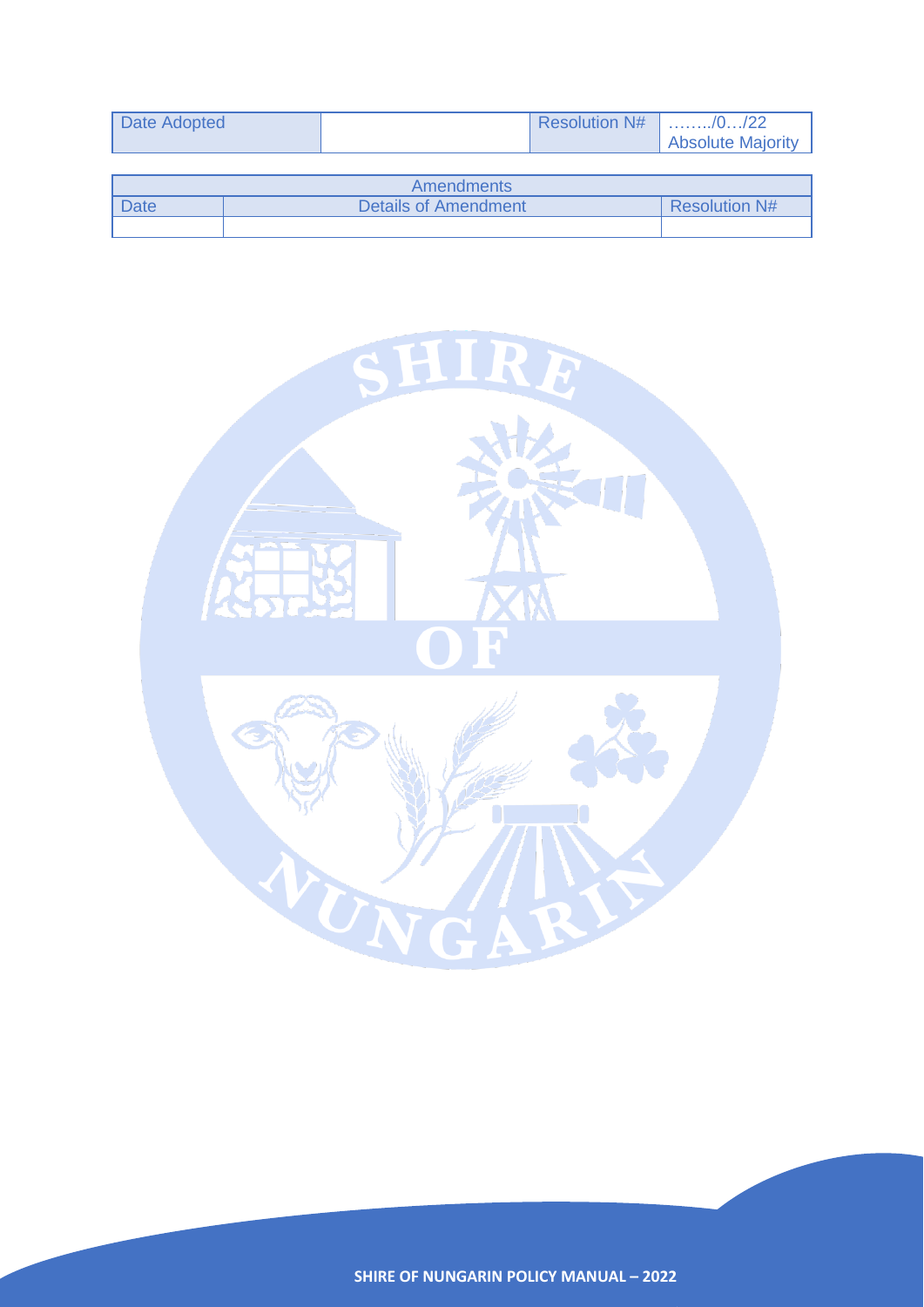# <span id="page-21-0"></span>**G006 Council Members Recognition of Continuous Service**

# **1. Policy Intention**

To provide guidance for the recognition of Council members who are retiring from council.

**\_\_\_\_\_\_\_\_\_\_\_\_\_\_\_\_\_\_\_\_\_\_\_\_\_\_\_\_\_\_\_\_\_\_\_\_\_\_\_\_\_\_\_\_\_\_\_\_\_\_\_\_\_\_\_\_\_**

**\_\_\_\_\_\_\_\_\_\_\_\_\_\_\_\_\_\_\_\_\_\_\_\_\_\_\_\_\_\_\_\_\_\_\_\_\_\_\_\_\_\_\_\_\_\_\_\_\_\_\_\_\_\_\_\_\_**

It is policy to recognise and show appreciation to long serving Councillors. Eligibility is based upon years of continuous service with the Shire. The Shire provides recognition in appreciation of ongoing loyalty and commitment to the Nungarin community.

## **2. Retiring Council Members**

A retiring Councillor including the Shire President and Deputy shall be eligible to receive a gift up to the value of \$100 for each year of service as a Council member, up to a maximum amount of \$1000.

Cash is not deemed to be an appropriate gift.

**3. General Information**

The following are not deemed to be gifts to members.

- **(1) Implicit entitlements** a benefit to which a member is entitled because it is implicit in the performance of the duties/functions of the member. An example of this type of entitlement includes meals provided at meetings and official functions and the provision of office and electronic equipment.
- **(2) Express entitlements** a benefit to which a member is entitled, pursuant to the local government legislation, or as a result of the exercise by the local government of a 'discretionary authority' which is itself something authorised (expressly or implicitly) by the legislation.

| <b>Function</b>            |               | <b>Governance</b>                                         |          |                      |                                                                  |
|----------------------------|---------------|-----------------------------------------------------------|----------|----------------------|------------------------------------------------------------------|
| <b>Policy Number</b>       |               | G006                                                      |          |                      |                                                                  |
| <b>Responsible Officer</b> |               | <b>Chief Executive Officer</b>                            |          |                      |                                                                  |
| <b>Related Legislation</b> |               | <b>Local Government Act 1995</b>                          |          |                      |                                                                  |
|                            |               | <b>Local Government (Administration) Regulations 1996</b> |          |                      |                                                                  |
|                            |               | Department of Local Government Circular 8 of 2011         |          |                      |                                                                  |
| <b>Risk Rating</b>         | <b>Medium</b> | <b>Review</b>                                             | Annually | <b>Next Review</b>   | 2023                                                             |
|                            |               | Frequency                                                 |          |                      |                                                                  |
| <b>Date Adopted</b>        |               |                                                           |          | <b>Resolution N#</b> | $\ldots \ldots \ldots \ldots \ldots \ldots \ldots \ldots \ldots$ |
|                            |               |                                                           |          |                      | <b>Absolute Majority</b>                                         |

#### **4. Document Management**

| Amendments  |                             |                      |  |  |
|-------------|-----------------------------|----------------------|--|--|
| <b>Date</b> | <b>Details of Amendment</b> | <b>Resolution N#</b> |  |  |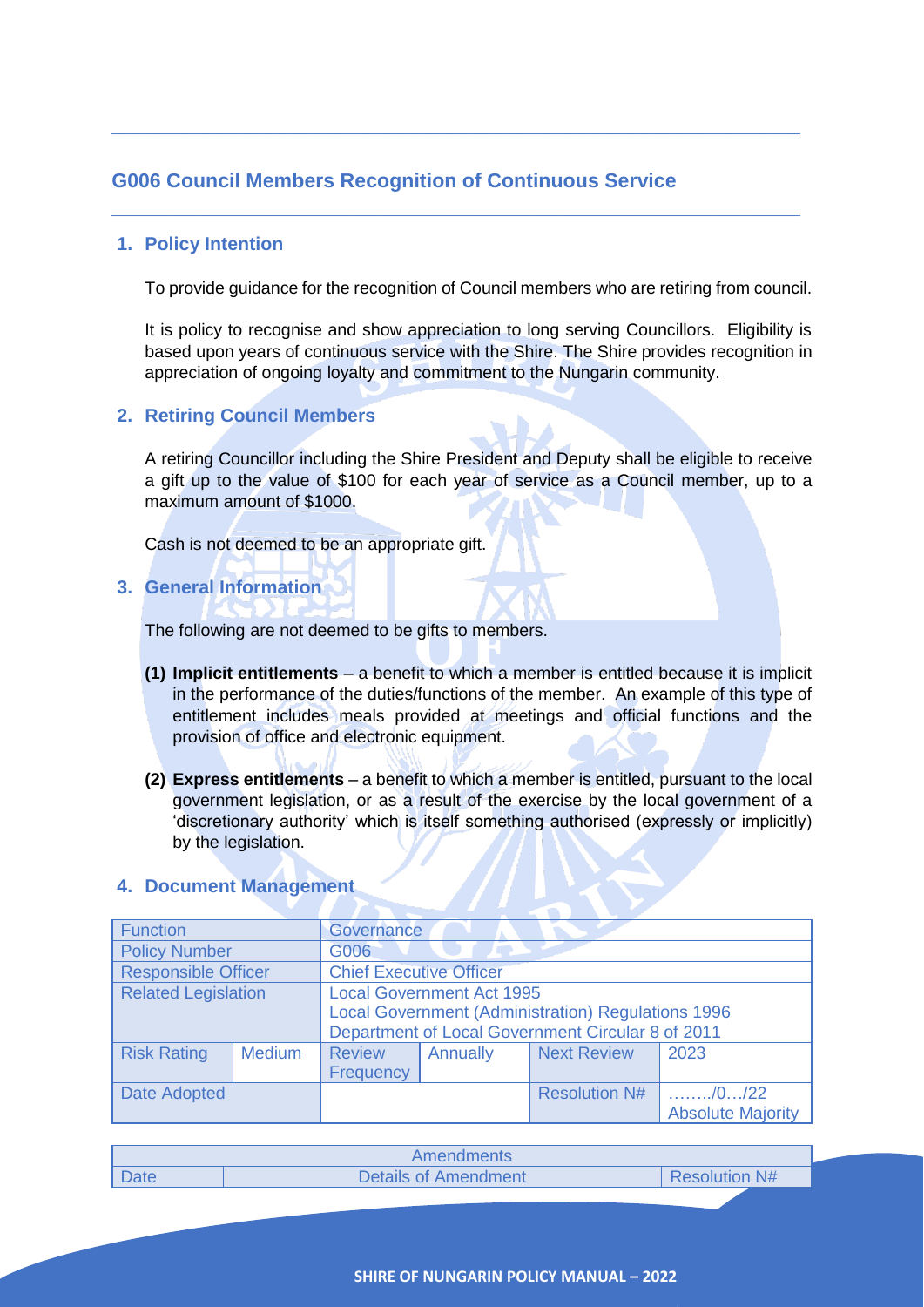# <span id="page-22-0"></span>**G007 Council Members Attendance at Events and Functions**

# **1. Policy Intention**

Section 5.90A of the *Local Government Act 1995* provides that a local government must prepare and adopt an Attendance at Events policy. This policy is made in accordance with those provisions.

**\_\_\_\_\_\_\_\_\_\_\_\_\_\_\_\_\_\_\_\_\_\_\_\_\_\_\_\_\_\_\_\_\_\_\_\_\_\_\_\_\_\_\_\_\_\_\_\_\_\_\_\_\_\_\_\_\_**

**\_\_\_\_\_\_\_\_\_\_\_\_\_\_\_\_\_\_\_\_\_\_\_\_\_\_\_\_\_\_\_\_\_\_\_\_\_\_\_\_\_\_\_\_\_\_\_\_\_\_\_\_\_\_\_\_\_**

#### **2. Purpose**

This policy provides a framework for Council Members and the Chief Executive Officer (CEO) attendance at any events, including concerts, conferences, functions or sporting events or other prescribed occasions, whether free of charge, part of a sponsorship agreement, or are paid by the local government.

An effective framework provides transparency about the attendance at events by Elected Members and the Chief Executive Officer (CEO).

**3. Definitions**

In accordance with Section 5.90A of the *Local Government Act 1995* an event is defined as a:

- (1) Concert;
- (2) Conference;
- (3) Function;
- (4) Sporting event;
- (5) Occasions prescribed by the *Local Government (Administration) Regulations 1996*.

## **4. Pre-Approved Events**

In order to meet the policy requirements, tickets and/or invitations to events must be still be received by the Shire, as outlined in clause 5(1)(a) in the case of any external groups or organisations, notwithstanding that attendance at the following by Elected Members and the CEO is pre-approved:

- (1) Any public free event held within the Shire of Nungarin district;
- (2) Events hosted by Clubs or Not for Profit Organisations within the Shire of Nungarin;
- (3) Shire hosted or run ceremonies, functions, tournaments or events;
- (4) Shire sponsored ceremonies, functions, tournaments or events;
- (5) Community cultural events / festivals within the Shire of Nungarin district;
- (6) Opening or launch of an event of facility within the Shire of Nungarin district; and
- (7) Other events where the Shire representation has been formally requested by invitation including events from:
	- (a) Western Australian Local Government Association;
	- (b) Australian Local Government Association Limited (ABN 21 008 613 876);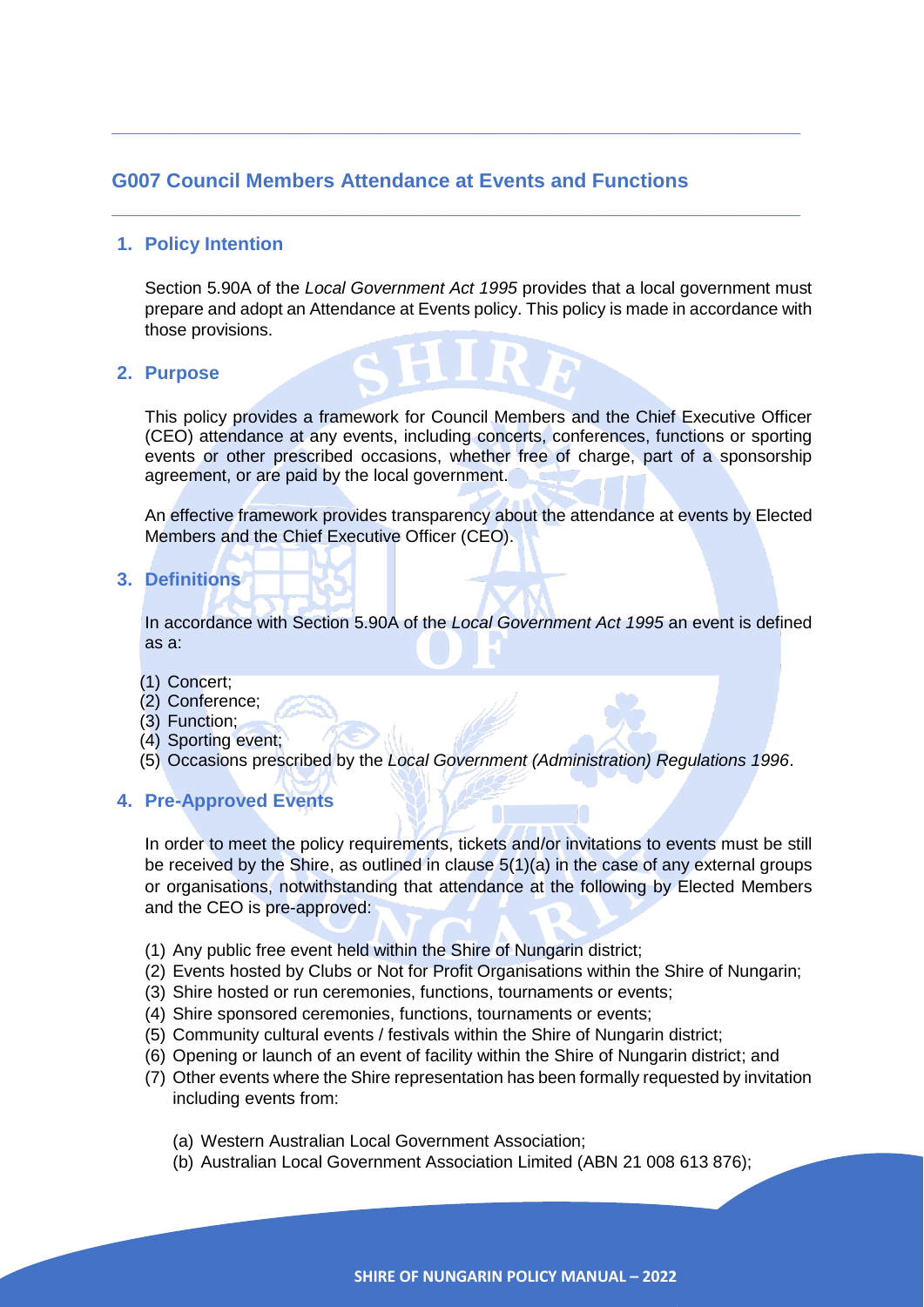- (c) Local Government Professionals Australia WA (ABN 91 208 607 072);
- (ca)LG Professionals Australia WA (ABN 85 004 221 818);
- (d) A department of Public Service;
- (e) A government department of another State, a Territory or the Commonwealth;
- (f) A local government or regional local government.

All Elected Members and the CEO are entitled to attend pre-approved events. If there are more Elected Members than tickets or invitations provided, then the CEO after consultation with the Shire President, shall determine attendance at their discretion. If there is a fee or any other cost associated with a pre-approved event, the fee or other cost will be paid for by the Shire out of the annual budget (either beforehand or by way of reimbursement).

Any costs relating to accompanying partners to any pre-approved event will be the responsibility of the relevant Elected member or the CEO.

# **5. Non Pre-Approved Events**

- (1) Provision of Tickets (Invitations)
	- (a) All invitations or offers of tickets for Elected Members or the CEO to attend an event (must be in writing, no later than five business days prior to the event or the RSVP date, whichever occurs first), addressed to the Shire, using formal position titles and sent by mail to PO Box 8, Nungarin WA or by e-mail to [admin@nungarin.wa.gov.au;](mailto:admin@nungarin.wa.gov.au)
	- (b) Any invitation or offer of tickets not addressed to the Shire is not captured by this policy and must be disclosed in accordance with the gift and interest provisions in the *Local Government Act 1995* and the associated Regulations.
- (2) Approval of Attendance
	- (a) Events addressed to Elected Member will be assessed and authorised by the CEO;
	- (b) Events for the CEO will be assessed and authorised by the Shire President.
- (3) Considerations for Approval for a Non-Approved Event.

Retrospective approval will not be given. In making a decision on attendance at an event consideration will be given to:

- (a) who is providing the invitation or ticket to the event;
- (b) any justification provided by the applicant when the event is submitted for consideration;
- (c) the location of the event in relation to the Shire (within the district or outside of the district);
- (d) the role of the Elected Member or CEO attending the event (participant, observer, presenter) and the value of their contribution;
- (e) the number of invitations/tickets received;
- (f) the cost to attend the event, including the cost of the ticket (or estimated value of the event per invitation) and any other expenses such as travel and accommodation;
- (g) the direct benefit of attendance to the Shire;
- (h) alignment to the Shire's Strategic Objectives; and,
- (i) the number of Shire representatives already approved to attend.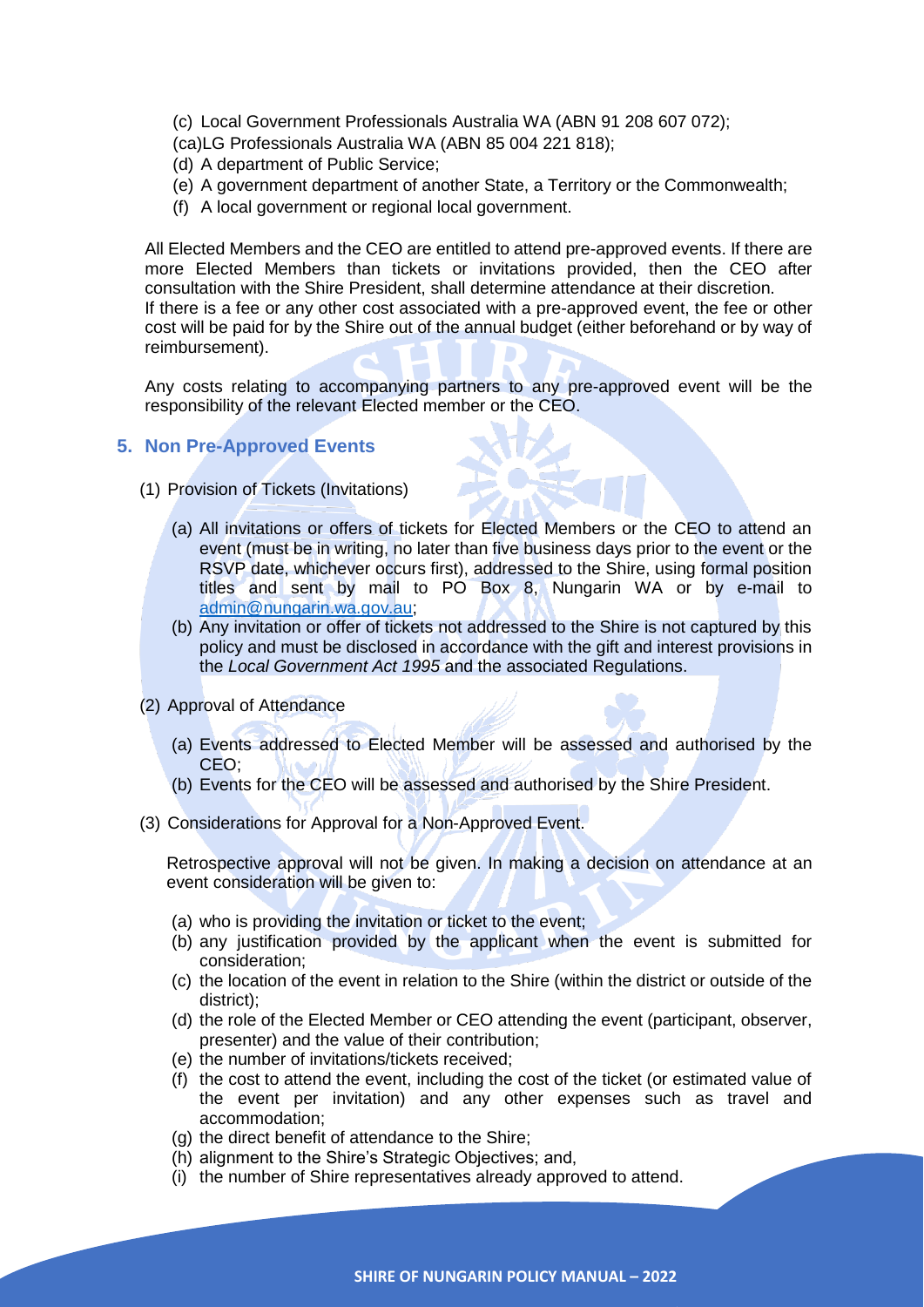- (4) Payments in Respect of Attendance
	- (a) For any non-approved event, where a member of the public is required to pay, unless a pre-approved event under clause 4, the CEO and/or the Shire President will determine whether it is in the best interests of the Shire for an Elected Member or the CEO to attend using the considerations provided in this subclause;
	- (b) If the CEO and/or the Shire President determines that an Elected Member or CEO should attend a non-approved event, the Shire will pay the cost of attendance and reasonable expenses, such as travel and accommodation from the Shire's budget (either beforehand or by way of later reimbursement);
	- (c) Any costs relating to accompanying partners to any event will be the responsibility of the relevant Elected Member or the CEO, unless otherwise approved by a specific resolution of Council; and
	- (d) Where an invitation or ticket to an event is provided free of charge, the CEO may decide that the Shire contributes to appropriate expenses for attendance, such as travel and accommodation, including events outside the district, after applying the considerations provided in this subclause and making a determination.

**Note:** Any event that is not pre-approved, is not submitted through an approval process, or is received personally is considered a non-approved event.

- **6. Other Matters – Excluded**
	- (1) Where an Elected Member is appointed by Council to be directly involved with a local community/sporting group or not for profit organisation in an official capacity this policy does not apply to the groups or organisations normal business activities;
	- (2) The attendance by Shire employees at pre-approved, non-approved events is determined by the CEO and this policy is not applicable. However, the gift and travel reporting requirements under the *Local Government Act 1995* and the associated Regulation remain applicable, as are any legislative provisions relating to conflict of interests;
	- (3) The attendance by Shire employees at training or conferences at pre-approved, nonapproved events is determined by the appropriate Director or the CEO and this policy is not applicable. However, the gift and travel reporting requirements under the *Local Government Act 1995* and the associated Regulation remain applicable, as are any legislative provisions relating to conflict of interests;
	- (4) Elected Member ongoing professional development and mandatory training paid for the Shire; and
	- (5) CEO attendance at conferences or training paid for by the Shire to assist in achieving the organisations goals and objectives.

## **7. Document Management**

| Function                   | Governance                     |
|----------------------------|--------------------------------|
| <b>Policy Number</b>       | G007                           |
| <b>Responsible Officer</b> | <b>Chief Executive Officer</b> |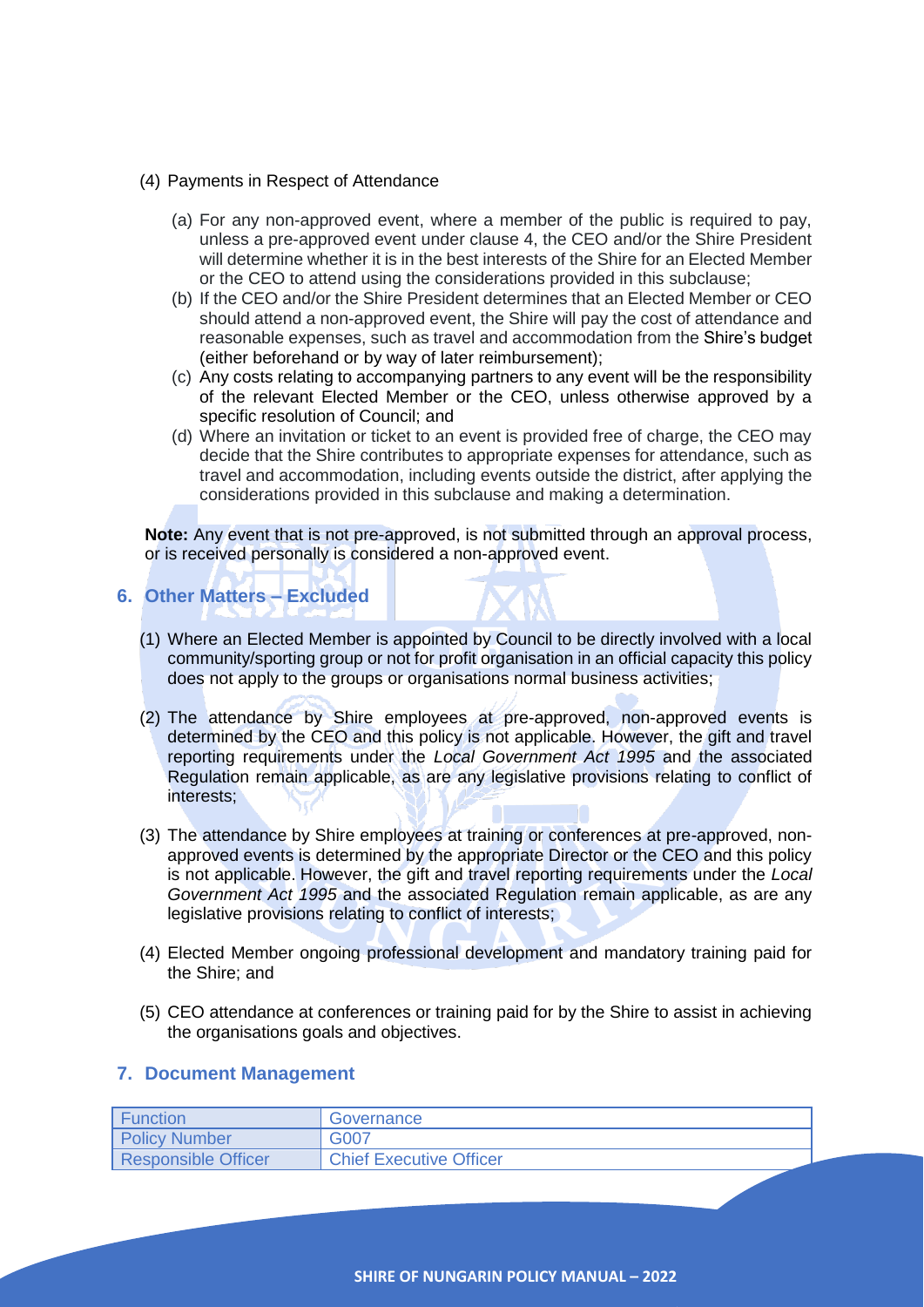| <b>Related Legislation</b> |               | <b>Local Government Act 1995</b><br><b>Local Government (Administration) Regulations 1996</b><br>Department of Local Government Circular 8 of 2011 |          |                      |                                                                                |  |
|----------------------------|---------------|----------------------------------------------------------------------------------------------------------------------------------------------------|----------|----------------------|--------------------------------------------------------------------------------|--|
| <b>Risk Rating</b>         | <b>Medium</b> | <b>Review</b><br>Frequency                                                                                                                         | Annually | <b>Next Review</b>   | 2023                                                                           |  |
| Date Adopted               |               |                                                                                                                                                    |          | <b>Resolution N#</b> | $\ldots \ldots \ldots \ldots \ldots \ldots \ldots$<br><b>Absolute Majority</b> |  |

| Amendments  |                             |                      |  |  |
|-------------|-----------------------------|----------------------|--|--|
| <b>Date</b> | <b>Details of Amendment</b> | <b>Resolution N#</b> |  |  |

SHI

<span id="page-25-0"></span>

UNGA

**SHIRE OF NUNGARIN POLICY MANUAL – 2022** 

RJ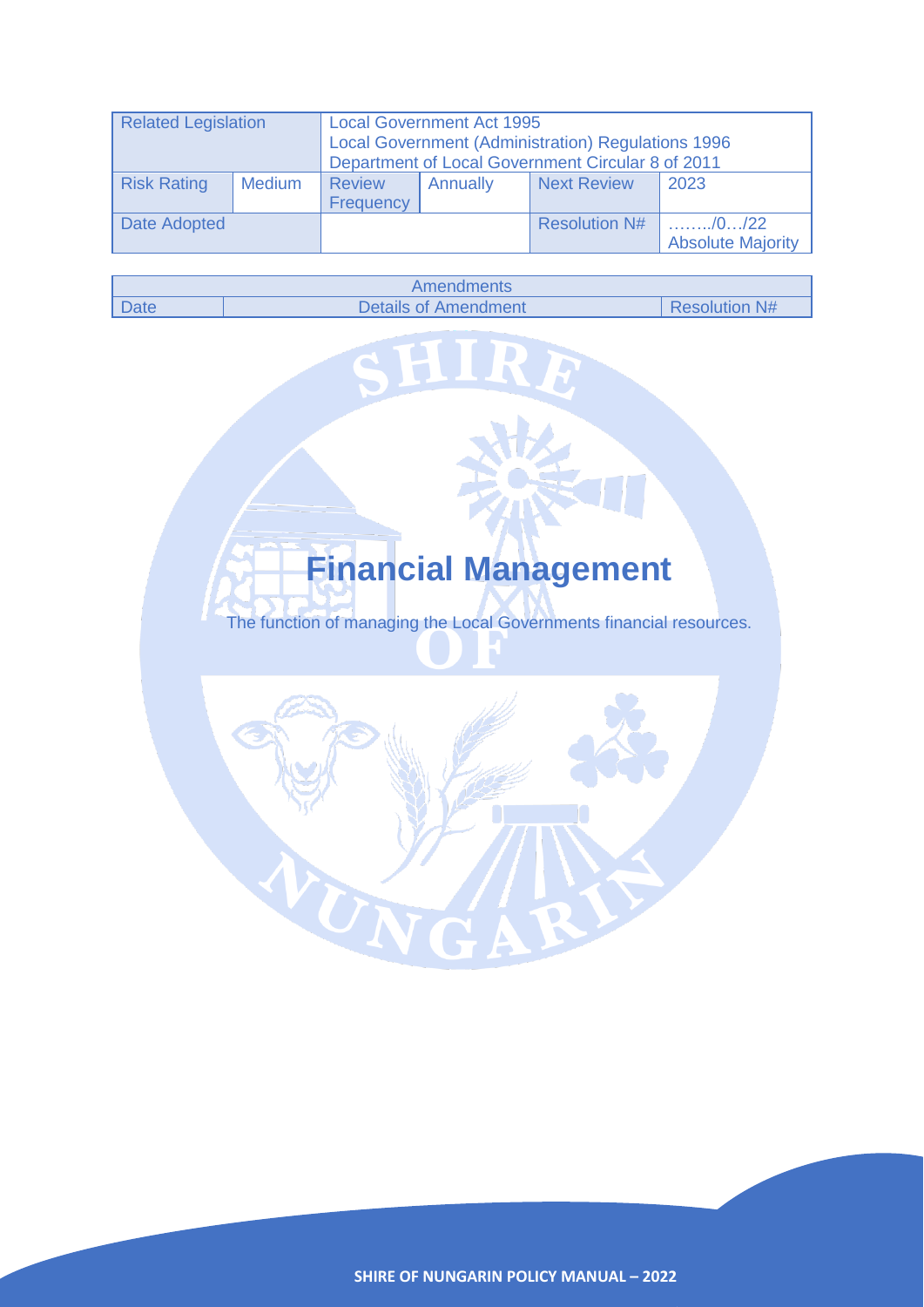# <span id="page-26-0"></span>**FM001 Corporate Credit Card**

## **1. Intention**

To provide guidance on the issue and use of a corporate credit card.

**\_\_\_\_\_\_\_\_\_\_\_\_\_\_\_\_\_\_\_\_\_\_\_\_\_\_\_\_\_\_\_\_\_\_\_\_\_\_\_\_\_\_\_\_\_\_\_\_\_\_\_\_\_\_\_\_\_**

**\_\_\_\_\_\_\_\_\_\_\_\_\_\_\_\_\_\_\_\_\_\_\_\_\_\_\_\_\_\_\_\_\_\_\_\_\_\_\_\_\_\_\_\_\_\_\_\_\_\_\_\_\_\_\_\_\_**

## **2. Scope**

This policy applies to the employees of the Shire of Nungarin.

**3. Statement**

Council approves the issue of a corporate credit card to the Chief Executive Officer with a maximum limit of \$7,500 for ease of on-line purchases and other incidental purchases where other payment methods are not practicable.

Conditions of use shall be as follows:

- Expenditure to be for official Council purposes only. Personal use and recoup of expenditure not permitted.
- Expenditure shall not be permitted unless the expenditure has been budgeted for in the annual budget.
- No Cash withdrawals are to occur.
- Inadvertent personal transactions in error to be reimbursed within 30 days of the Bank Statement issue date.
- Receipts to be kept (orders where appropriate) and presented to the Senior Corporate Services Officer.
- Statement to be reconciled monthly with supporting documents and signed.
- An authority form "Corporate Credit Cardholder Agreement" shall be signed prior to the issuing of a corporate credit card.
- Use of the card by other officers requires signed authority in the form of a Purchase Order.
- All purchases are to be in accordance with Policy 1.22 Purchasing Policy.

# **4. Legislative and Strategic Context**

The Local Government Act 1995 and the associated subsidiary legislation provides the broad framework within which this policy operates.

## **5. Review**